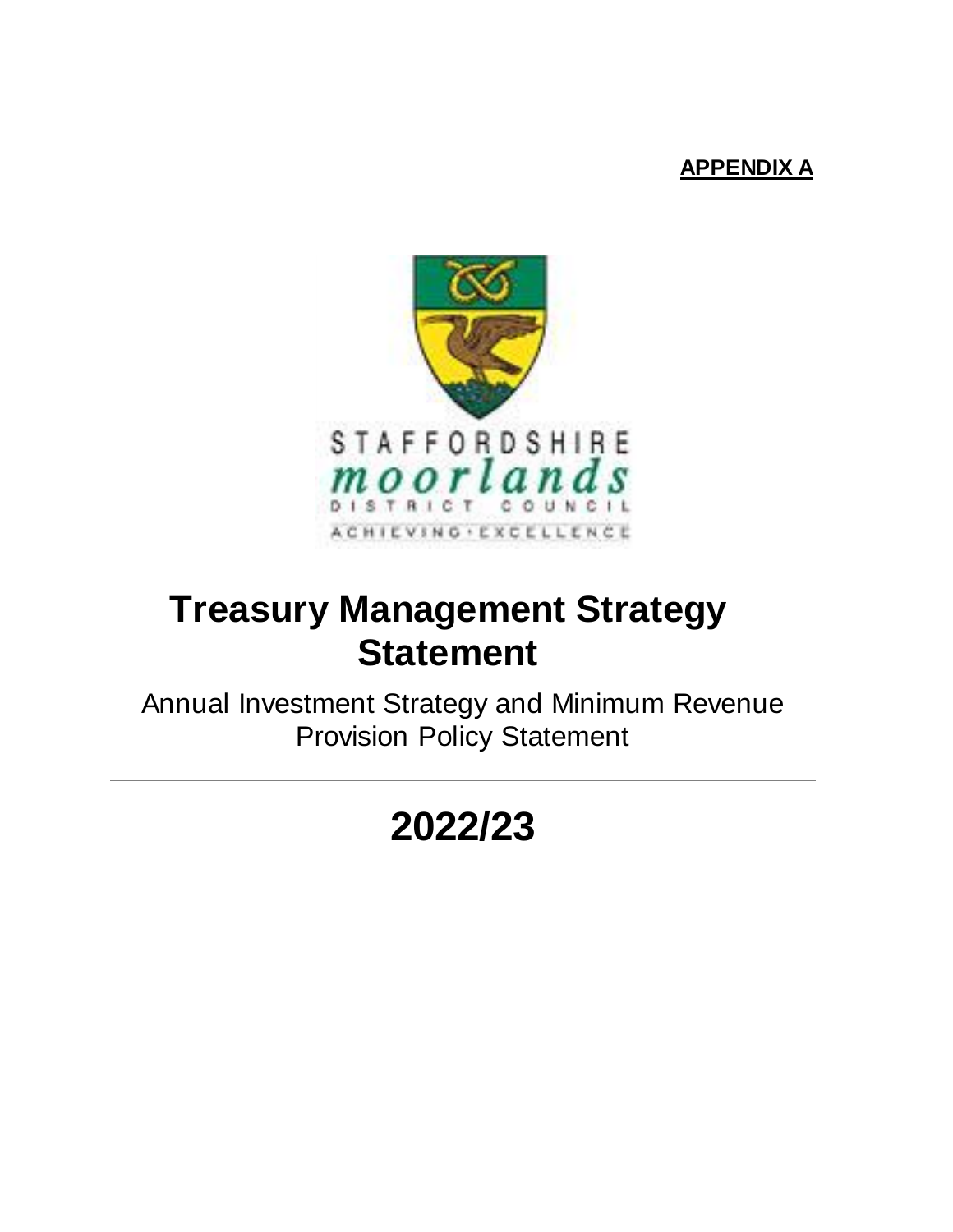## **1. Introduction**

- 1.1. The Council is required to operate a balanced budget, which broadly means that cash raised during the year will meet cash expenditure. Part of the treasury management operation is to ensure that this cash flow is adequately planned, with cash being available when it is needed. Surplus monies are invested in low risk counterparties or instruments commensurate with the Council's low risk appetite, providing adequate liquidity initially before considering investment return.
- 1.2. The second main function of the treasury management service is the funding of the Council's capital plans. These capital plans provide a guide to the borrowing need of the Council, essentially the longer term cash flow planning to ensure that the Council can meet its capital spending obligations. The management of longer term cash may involve arranging long or short term loans, or using longer term cash flow surpluses. On occasion any debt previously drawn may be restructured to meet Council risk or cost objectives.
- 1.3. The contribution the treasury management function makes to the authority is critical, as the balance of debt and investment operations ensure liquidity or the ability to meet spending commitments as they fall due, either on day-to-day revenue or for larger capital projects. The treasury operations will see a balance of the interest costs of debt and the investment income arising from cash deposits affecting the available budget. Since cash balances generally result from reserves and balances, it is paramount to ensure adequate security of the sums invested, as a loss of principal will in effect result in a loss to the General Fund balance.
- 1.4. Whilst any commercial initiatives or loans to third parties will impact on the treasury function, these activities are generally classed as non-treasury activities (arising usually from capital expenditure) and are separate from the day-to-day treasury management activities.
- 1.5. Treasury Management is defined by the Chartered Institute of Public Finance and Accountancy (CIPFA) as "The management of the local authority's borrowing, investments and cash flows, its banking, money market and capital market transactions; the effective control of the risks associated with those activities; and the pursuit of optimum performance consistent with those risks." The Council's Treasury Management Policy Statement is included at Annex 1.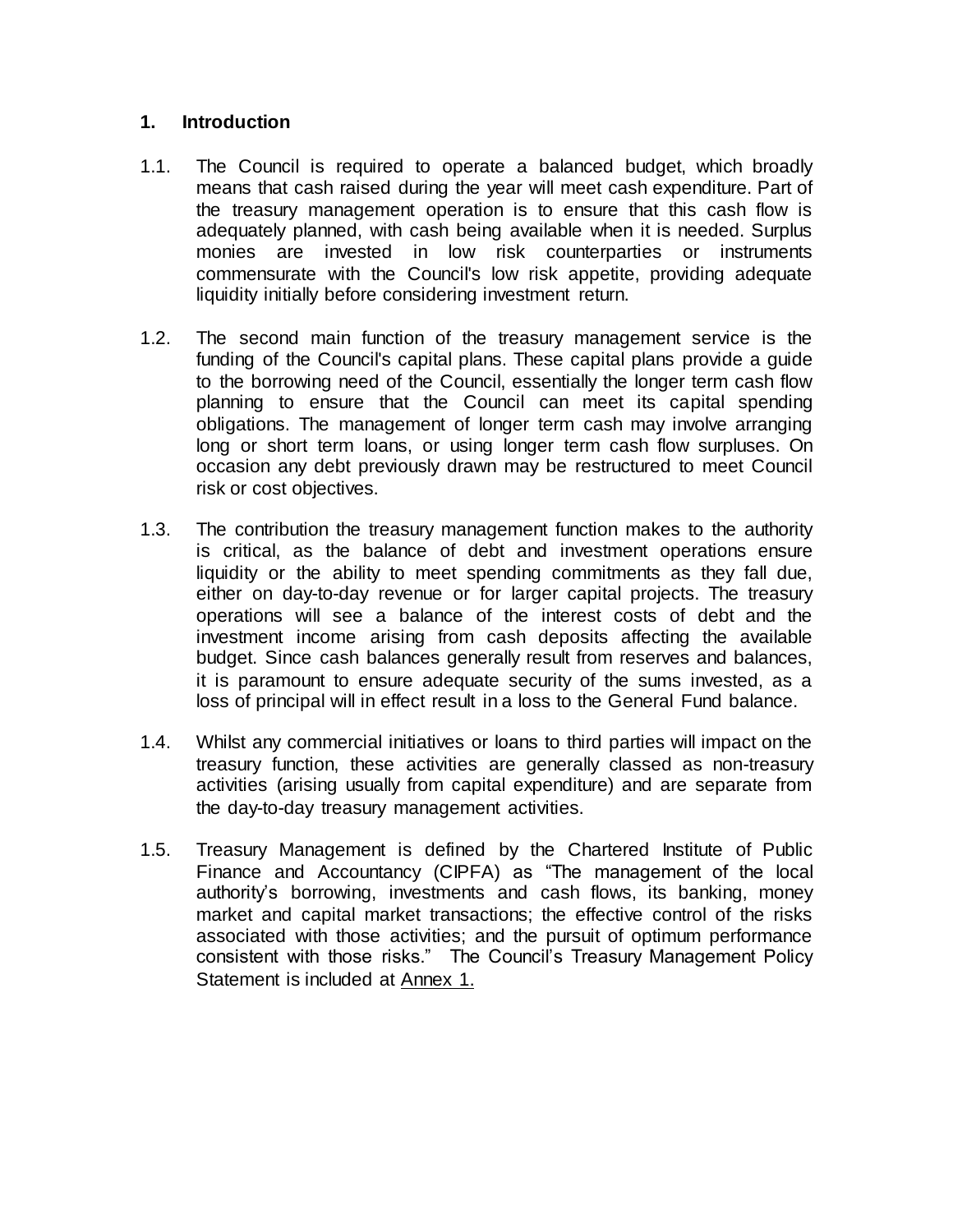# **2. Reporting Requirements**

# **Capital Strategy**

- 2.1. The CIPFA 2017 Prudential and Treasury Management Codes require all local authorities to prepare an additional report - a capital strategy - which will provide the following:
	- A high-level long term overview of how capital expenditure, capital financing and treasury management activity contribute to the provision of services.
	- An overview of how the associated risk is managed.
	- The implications for future financial sustainability.
- 2.2. The aim of the Capital Strategy is to ensure that all elected Members fully understand the overall long-term policy objectives and resulting capital strategy requirements, governance procedures and risk appetite. This is a separate document presented alongside the Medium Term Financial Plan.

# **Treasury Management Reporting**

- 2.3. The Council is required to receive and approve, as a minimum, three main reports each year:
	- a. **Treasury Strategy**, which looks forward at least three years and includes:
		- Treasury Management Strategy, explaining how the investments and borrowings are to be organised, including treasury indicators;
		- The Council's capital plans, including prudential indicators;
		- Minimum Revenue Provision (MRP) policy, stating how residual capital expenditure is charged to revenue over time; and
		- Investment Strategy, stating the parameters on how investments are to be managed.
	- b. **Mid-Year Treasury Management Report***,* which updates members on treasury activities during the financial year and provides for revisions to the Treasury Strategy and indicators as necessary.
	- c. **Annual Treasury Report**, which provides the outturn for the previous financial year, summarises the treasury activity for that year and includes a full listing of actual prudential indictors.
- 2.4. The Treasury Management Strategy Statement contained in this Appendix addresses the first of these requirements.
- 2.5. The Audit & Accounts Committee has delegated responsibility for scrutinising the treasury function prior to reports being formally approved at Council.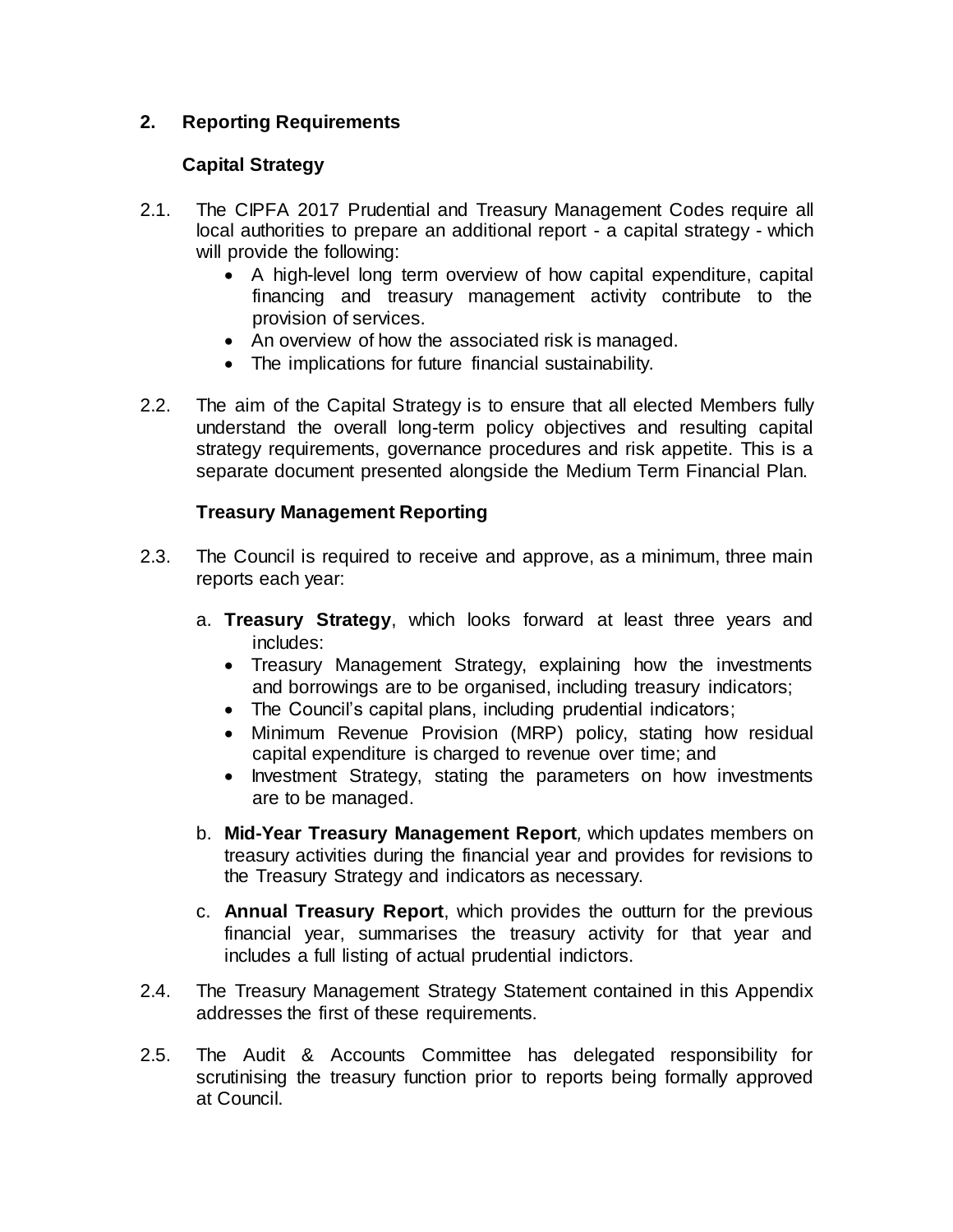2.6. The respective roles & responsibilities of the Council, its Audit & Accounts Committee and the Section 151 Officer are noted in Annex 2.

# **3. Treasury Management Strategy Statement 2022/23**

3.1. The 2022/23 Treasury Management Strategy Statement comprises the following principal elements:

| <b>Capital Programme</b><br>(section 6) | Capital plans and the prudential indicators<br>Minimum revenue provision (MRP) policy |
|-----------------------------------------|---------------------------------------------------------------------------------------|
| <b>Treasury Management</b>              | Current treasury position                                                             |
| (section 7)                             | Treasury indicators                                                                   |
|                                         | Prospects for interest rates                                                          |
|                                         | The borrowing strategy                                                                |
|                                         | Policy on borrowing in advance of need                                                |
|                                         | Debt rescheduling                                                                     |
| <b>The Annual</b>                       | Investment policy                                                                     |
| <b>Investment Strategy</b>              | Creditworthiness policy                                                               |
| (section 8)                             | Investment income                                                                     |

3.2. The Treasury Management Strategy Statement meets the requirements of the Local Government Act 2003, the CIPFA Prudential Code, DLUHC MRP Guidance, the CIPFA Treasury Management Code and DLUHC Guidance.

# **4. Training**

- 4.1. The CIPFA Code requires the responsible officer (the Chief Finance Officer) to ensure that Members and Officers with responsibility for treasury management receive adequate training. Training is particularly important for Members who are responsible for the scrutiny of the Council's treasury management.
- 4.2. A skills assessments is completed by Members of the Audit Committee periodically. The outcomes of these assessments will be incorporated into a training plan – including any treasury management training needs and training events organised as required.

# **5. Treasury Management Consultants**

5.1. The Council has appointed Link Group: Treasury solutions as its external treasury management advisor, providing the Council with access to specialist skills and resources. The Council recognises that the responsibility for treasury management decisions remains with the organisation at all times and will ensure that undue reliance is not placed upon our external service providers.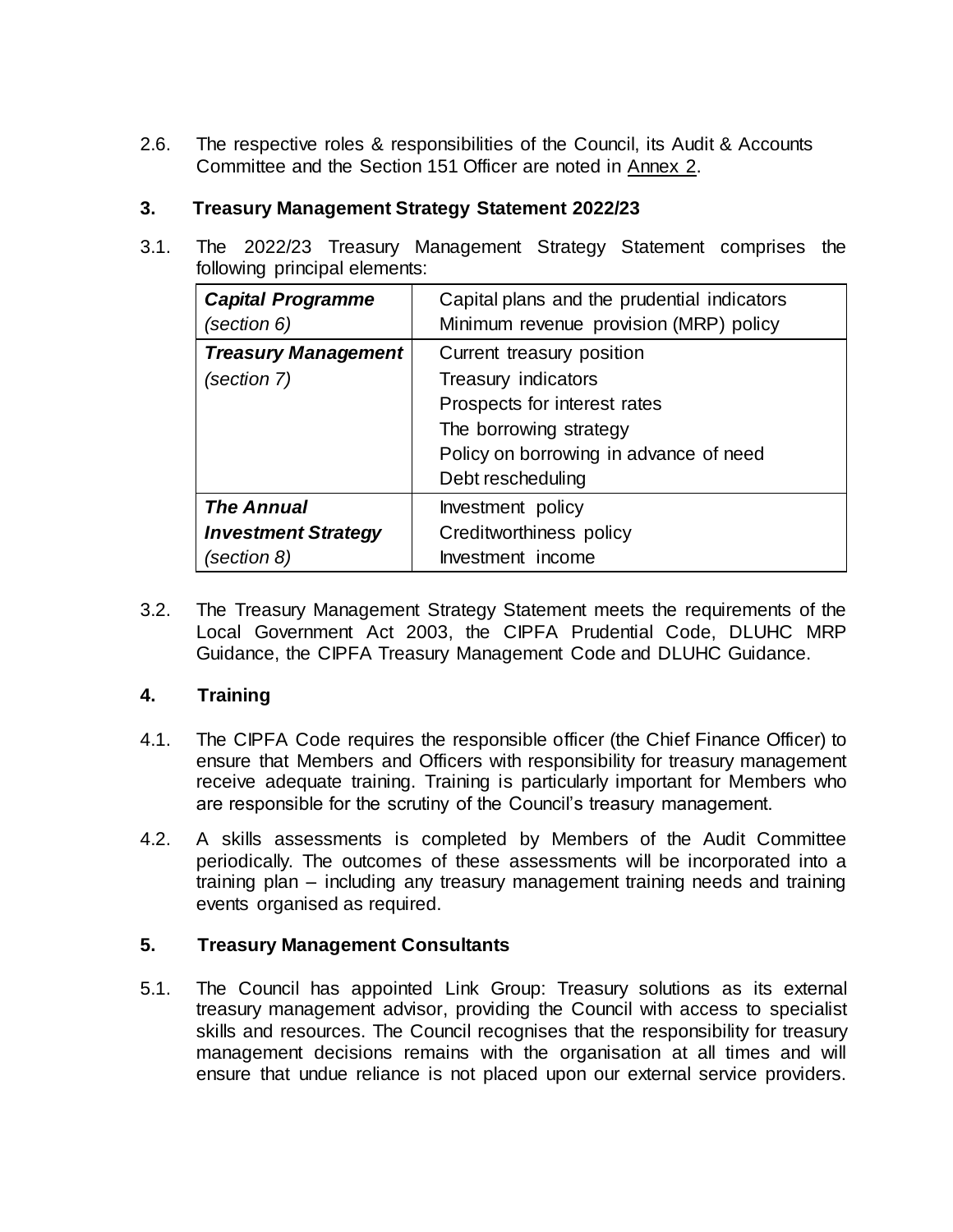All decisions will be undertaken with regards to all available information, including, but not solely, our treasury advisors.

5.2. It also recognises that there is a value in employing external providers of treasury management services in order to acquire access to specialist skills and resources. The Council will ensure that the terms of appointment of treasury advisors and the methods by which their value will be assessed are properly agreed and documented, and subjected to regular review.

#### **6. The Capital Programme & Prudential Indicators**

#### *Capital Expenditure*

- 6.1. The capital expenditure prudential indicator comprises a summary of the Council's capital programme, which is a key driver of treasury management activity.
- 6.2. The table below summarises the Council's capital expenditure plans and how these plans are to be financed. Any shortfall of resources results in a funding borrowing need:

|                                    | 2020/21<br><b>Actual</b> | 2021/22<br><b>Estimate</b> | 2022/23<br><b>Estimate</b> | 2023/24<br><b>Estimate</b> | 2024/25<br><b>Estimate</b> | 2025/26<br><b>Estimate</b> |
|------------------------------------|--------------------------|----------------------------|----------------------------|----------------------------|----------------------------|----------------------------|
|                                    | £'000                    | £'000                      | £'000                      | £'000                      | £'000                      | £'000                      |
| <b>Capital Expenditure</b>         | 3,097                    | 13,957*                    | 3,501                      | 3,552                      | 2,453                      | 4,485                      |
| <b>Financed by:</b>                |                          |                            |                            |                            |                            |                            |
| <b>External Contributions</b>      | 949                      | 1,520                      | 1,500                      | 1,500                      | 1,500                      | 1,500                      |
| <b>Capital Receipts</b>            | 94                       | 3,216                      | 71                         | 16                         | 11                         | 0                          |
| <b>Earmarked Reserves</b>          | 0                        | 1,185                      | 0                          | 0                          | 0                          | 0                          |
| Capital Reserves                   | 741                      | 0                          | 0                          | 0                          | 0                          | $\Omega$                   |
| <b>General Fund Balances</b>       | 0                        | 1.200                      | 0                          | 0                          | 0                          | $\Omega$                   |
| <b>Net Financing Need for Year</b> | 1,313                    | 6,836                      | 1,930                      | 2,036                      | 942                        | 2,985                      |

*\* Includes £10m loan to a Housing Company (Your Housing Limited) as a capital service investment; part funded by £3.1m capital receipts; £1.1m reserve; with the remaining £5.8m being part of the net financing need for the year.*

#### *The Council's Borrowing Need (the Capital Financing Requirement)*

- 6.3. The second prudential indicator is the Council's Capital Financing Requirement (CFR). The CFR is the total outstanding capital expenditure which has not yet been paid for from either revenue or capital resources. This is essentially a measure of the Council's underlying borrowing need.
- 6.4. The CFR increases each time the Council procures capital expenditure that it does not immediately pay for (i.e. the CFR increases when its expenditure is financed through borrowing).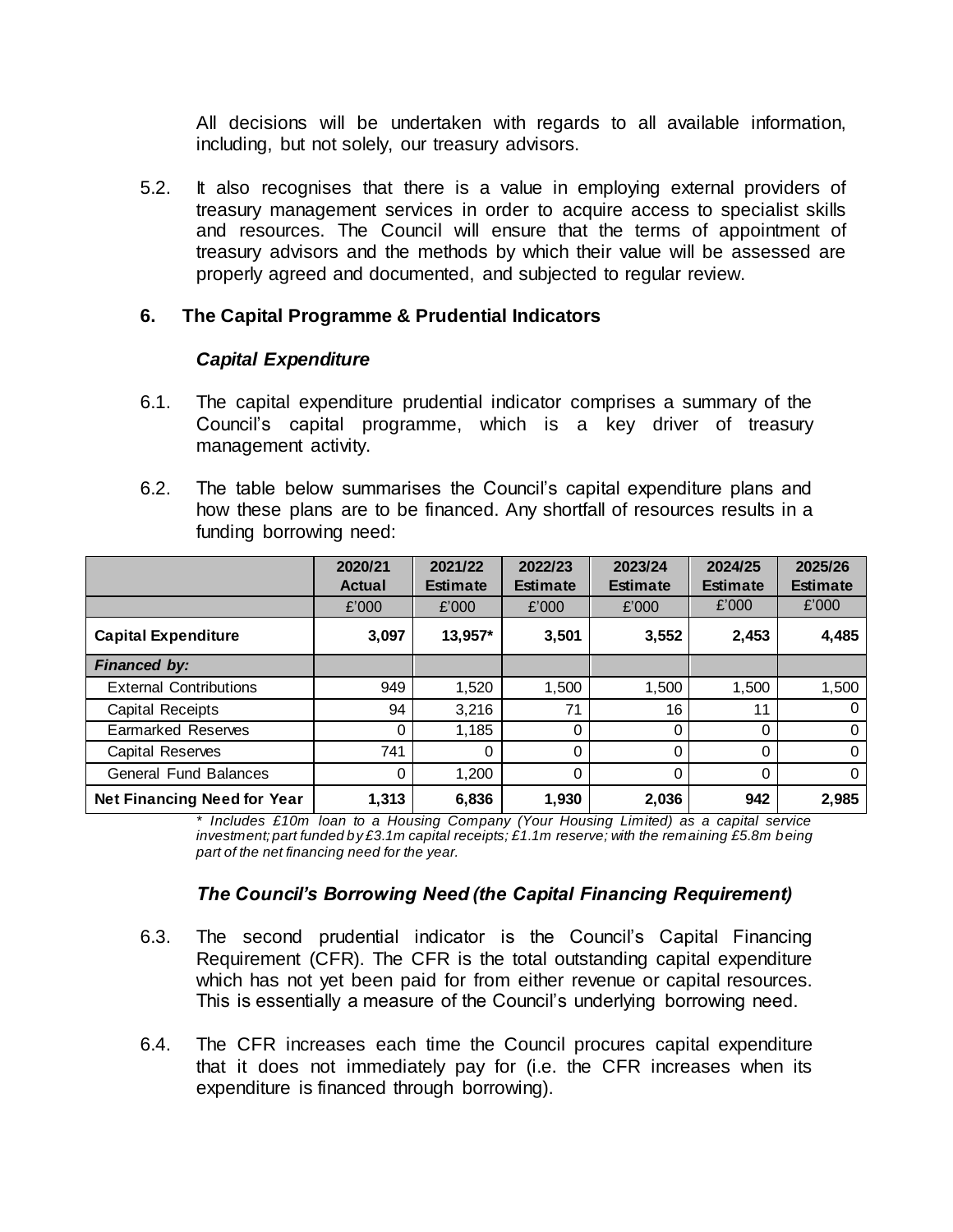- 6.5. Local authorities are required each year to set aside some of their revenues as provision for debt repayment. This is known as the Minimum Revenue Provision (MRP). The CFR is reduced each year by this MRP; each year's borrowing need is divided by the life of the assets for which borrowing was undertaken, resulting in an annual charge to revenue, thus reducing the Council's CFR.
- 6.6. The CFR includes any other long term liabilities (e.g. leases held on the balance sheet). Whilst these increase the CFR, and therefore the Council's borrowing requirement, these types of scheme include a borrowing facility and so the Council is not required to separately borrow for these schemes. The Council had £0 of these schemes within the CFR at  $1^{\text{st}}$  April 2021.
- 6.7. A new accounting standard, IFRS16, is being implemented in the CIPFA Code of Practice on Local Authority Accounting in the United Kingdom and therefore the Council's accounts from 2022/23. This standard relates to 'Right-of-Use' assets and effectively replaces the former accounting standard for Leasing. The value of the Right-of-Use assets will similarly increase the CFR. The estimated impact of this change is expected to be immaterial, therefore is not included at this stage. Should any changes to the CFR be significant, this will be revised during the year.

|                                                      | 2020/21<br><b>Actual</b> | 2021/22<br><b>Estimate</b> | 2022/23<br><b>Estimate</b> | 2023/24<br><b>Estimate</b> | 2024/25<br><b>Estimate</b> | 2025/26<br><b>Estimate</b> |
|------------------------------------------------------|--------------------------|----------------------------|----------------------------|----------------------------|----------------------------|----------------------------|
|                                                      | £'000                    | £'000                      | £'000                      | £'000                      | £'000                      | £'000                      |
| <b>Capital Financing</b><br><b>Requirement (CFR)</b> | 18,082                   | 10,832                     | 12,541                     | 14,315                     | 14,956                     | 17,620                     |
| Movement in CFR                                      | 1,254                    | (7,250)                    | 1,709                      | 1,774                      | 641                        | 2,664                      |

6.8. The Council's Capital Financing Requirement is shown in the table below:

*Represented by:*

| Net financing<br>need for<br>the year | 1,313       | 6,836    | 1,930 | 2,036 | 942  | 2,985 |
|---------------------------------------|-------------|----------|-------|-------|------|-------|
| Less Minimum Revenue<br>Provision     | (59)        | (86)     | (221) | (262) | (301 | (321) |
| Reduction in CFR*                     | $\mathbf 0$ | (14,000) |       | 0     | 0    | 0     |
| <b>Movement in CFR</b>                | 1,254       | (7, 250) | 1,709 | 1,774 | 641  | 2,664 |

*\*Full repayment of £14m Ascent Loan previously unfunded.*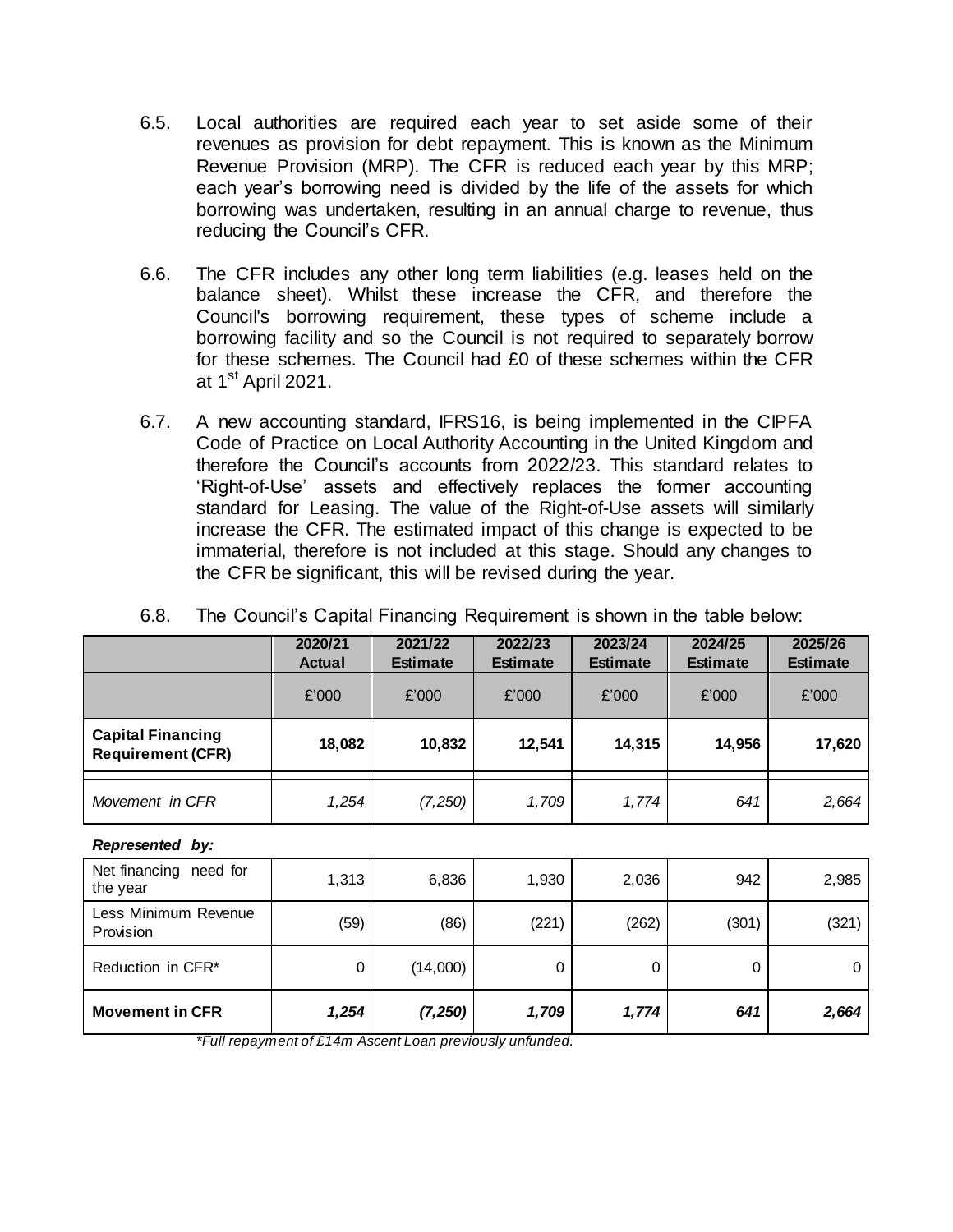### *Minimum Revenue Provision (MRP) Policy Statement*

- 6.9. The Council is required each year to set aside some of its revenues as provision for debt repayment. This essentially allows to Council to "pay off" an element of the Capital Financing Requirement annually through a revenue charge known as the Minimum Revenue Provision (MRP). The Council is also allowed to undertake additional voluntary payments if required (voluntary revenue provision, VRP).
- 6.10. DLUHC regulations require the full Council to approve an MRP Statement in advance of each year. A variety of options are provided to councils, so long as there is a prudent provision. The Council is recommended to approve the following: for capital expenditure incurred from 1 April 2008, i.e. all unsupported borrowing (including finance leases) the Council will apply the 'Asset Life Method' under which MRP is based on the estimated life of the asset for which the borrowing is undertaken. This provides a reduction in the borrowing need over the asset's life.
- 6.11. The DLUHC MRP Guidance allows any charges made in excess of the statutory minimum revenue provision, i.e. voluntary revenue provision (VRP) or overpayments to be reclaimed in later years if deemed necessary or prudent. In order for these sums to be reclaimed for use in the budget, this policy must disclose the cumulative overpayment made each year. Up until 31st March 2021, the total VRP overpayments were  $f(0)$

#### *Use of the Council's Resources and Investment Position*

6.12. The Council builds up capital and revenue reserves as necessary for future application. The application of these resources to either finance capital expenditure or to support the revenue budget will have an ongoing impact on investments unless resources are supplemented each year from new sources (for example, asset sales, revenue surpluses). Reserves are invested, pending application, to earn a return which supplements the revenue budget.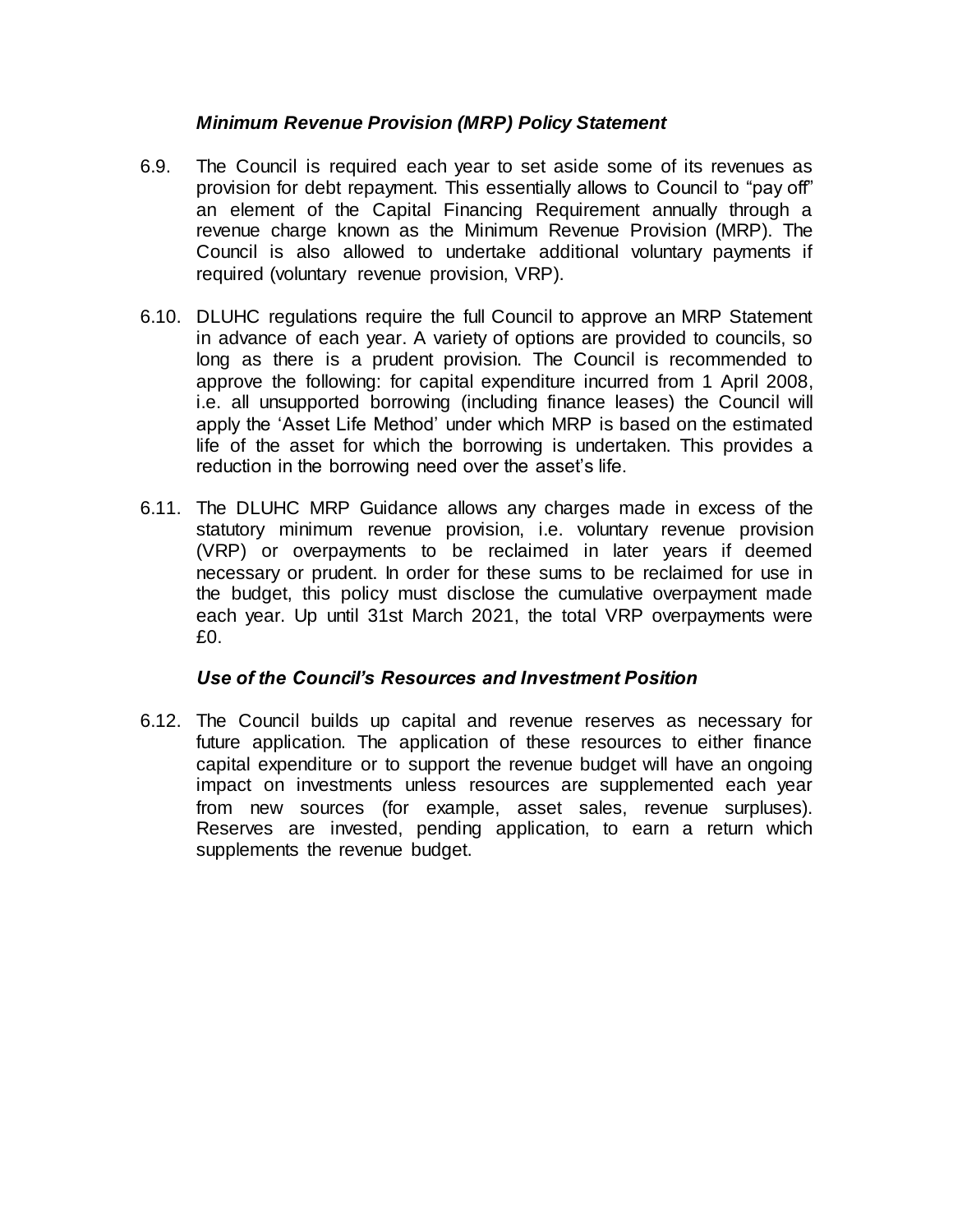6.13. An estimate of the amount available at year end for core investment including revenue and capital reserves and balances is shown in the table below:

| <b>Year End</b><br><b>Resources</b> | 2020/21<br>Actual | 2021/22<br><b>Estimate</b> | 2022/23<br><b>Estimate</b> | 2023/24<br><b>Estimate</b> |          | 2025/26<br><b>Estimate</b> |
|-------------------------------------|-------------------|----------------------------|----------------------------|----------------------------|----------|----------------------------|
|                                     | £'000             | £'000                      | £'000                      | £'000                      | £'000    | £'000                      |
| <b>Total Core funds</b>             | 16,077            | 16,682                     | 16,820                     | 16,621                     | 16,597   | 16,624                     |
| Working capital *                   | (6, 509)          | 0                          | 0                          | $\Omega$                   | 0        | 0                          |
| (Under)/over<br>borrowing**         | (3,082)           | 1,772                      | (2, 437)                   | (3, 211)                   | (3, 852) | (3, 516)                   |
| <b>Expected</b><br>investments      | 6,486             | 18,454                     | 14,383                     | 13,410                     | 12,745   | 13,108                     |

*\* Working capital at year end 31st March 2021 elevated related to covid grant funding reconciliation payments accrued. Shown as '0' for future year estimation purposes as dependent on the value of creditors/debtors at year end*

*\*\*subject to considerations around whether to externally/ internally borrow*

#### *Affordability Prudential Indicators*

6.14. The previous sections outline the Council's capital expenditure plans and funding requirements. This section assesses the affordability of capital investment plans and the impact on the Council's overall finances.

#### *Ratio of financing costs to net revenue stream*

6.15. This indicator identifies the trend in the cost of capital (borrowing costs net of investment income) as a percentage of the Council's net revenue stream (Council Tax and Business Rates receipts & Government funding).

|                                                    | 2020/21       | 2021/22         | 2022/23         | 2023/24         | 2024/25         | 2025/26         |
|----------------------------------------------------|---------------|-----------------|-----------------|-----------------|-----------------|-----------------|
|                                                    | <b>Actual</b> | <b>Estimate</b> | <b>Estimate</b> | <b>Estimate</b> | <b>Estimate</b> | <b>Estimate</b> |
| Ratio Net Financing Costs<br>to Net Revenue Stream | $(3.18\%)^*$  | $(3.06\%)$      | 0.18%           | (0.13%)         | (0.35%)         | $(0.08\%)$      |

*\* where (negative), net financing costs are a net income.*

*Interest payable & interest receivable*

6.16. Given the capital projections above, interest payable & interest receivable budgets for the next four years are forecast as follows:

|                        | 2022/23<br><b>Estimate</b> | 2023/24<br><b>Estimate</b> | 2024/25<br><b>Estimate</b> | 2025/26<br><b>Estimate</b> |
|------------------------|----------------------------|----------------------------|----------------------------|----------------------------|
| <b>Borrowing Costs</b> | £99,310                    | £160,780                   | £186,470                   | £254,500                   |
| Investment Income      | (E79, 390)                 | (E175,360)                 | (E225, 110)                | (E263,300)                 |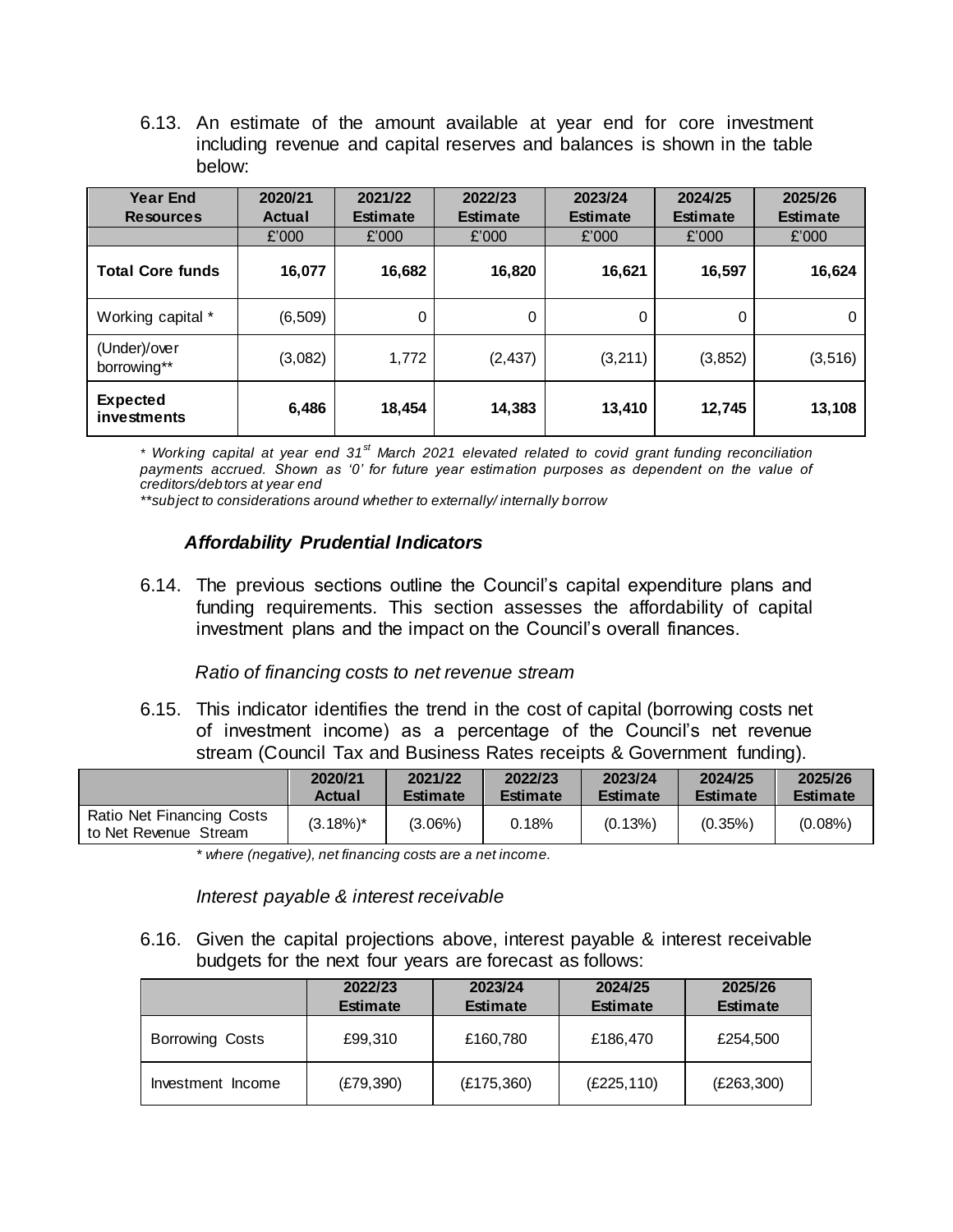# **7. Treasury Management**

7.1. The treasury management function ensures that the Council's cash is organised in accordance with the relevant professional codes, so that sufficient cash is available to meet this service activity and the Council's capital strategy. This will involve both the organisation of the cash flow and, where capital plans require, the organisation of appropriate borrowing facilities. This strategy covers the relevant treasury and prudential indicators, the current and projected debt and investment positions and the annual investment strategy.

# **Current Debt Position**

7.2. The Council's debt position at 31st March 2021 and its forward projections are summarised below. The table shows the actual external debt against the underlying borrowing need (the Capital Financing Requirement) highlighting any under or over borrowing.

|                                                | March '21<br><b>Actual</b><br>£'000 | March '22<br><b>Estimate</b><br>£'000 | March '23<br><b>Estimate</b><br>£'000 | March '24<br><b>Estimate</b><br>£'000 | March '25<br><b>Estimate</b><br>£'000 | March '26<br><b>Estimate</b><br>£'000 |
|------------------------------------------------|-------------------------------------|---------------------------------------|---------------------------------------|---------------------------------------|---------------------------------------|---------------------------------------|
| <b>External Borrowing</b>                      | 15.000                              | 12.604                                | 10.104                                | 11.104                                | 11.104                                | 14,104                                |
| Other long-term liabilities*                   | 0                                   | 0                                     | 0                                     | 0                                     | 0                                     | $\Omega$                              |
| Gross Debt at 31st March                       | 15,000                              | 12,604                                | 10,104                                | 11,104                                | 11,104                                | 14,104                                |
| Change in Debt position                        | 5,000                               | (2, 396)                              | (2,500)                               | 1,000                                 | 0                                     | 3,000                                 |
| <b>Capital Financing</b><br><b>Requirement</b> | 18,082                              | 10,832                                | 12,541                                | 14,315                                | 14,956                                | 17,620                                |
| (Under)/ over borrowing**                      | (3,082)                             | 1,772                                 | (2, 437)                              | (3, 211)                              | (3, 852)                              | (3, 516)                              |

*\* Other long-term liabilities will include Right-of-Use assets under accounting standard IFRS16 to be adopted from 2022/23. The impact is expected to be immaterial therefore is not included at this stage. Should any changes be significant, the CFR limit and forecast will be revised during the year.*

*\*\* Subject to considerations around whether the externally/ internally borrow*

- 7.3. The Council is required to ensure that its Gross Debt does not, except in the short term, exceed the total of the Capital Financing Requirement (CFR) in the preceding year plus the estimates of any additional CFR for the current year and the following two financial years. This allows some flexibility for limited early borrowing for future years, but ensures that borrowing is not undertaken for revenue or speculative purposes.
- 7.4. There is an estimated over borrowing of £1,772,000 in 2021/22, but a return to an under borrowed position in the following year, therefore the Council is complying with this indicator and does not envisage any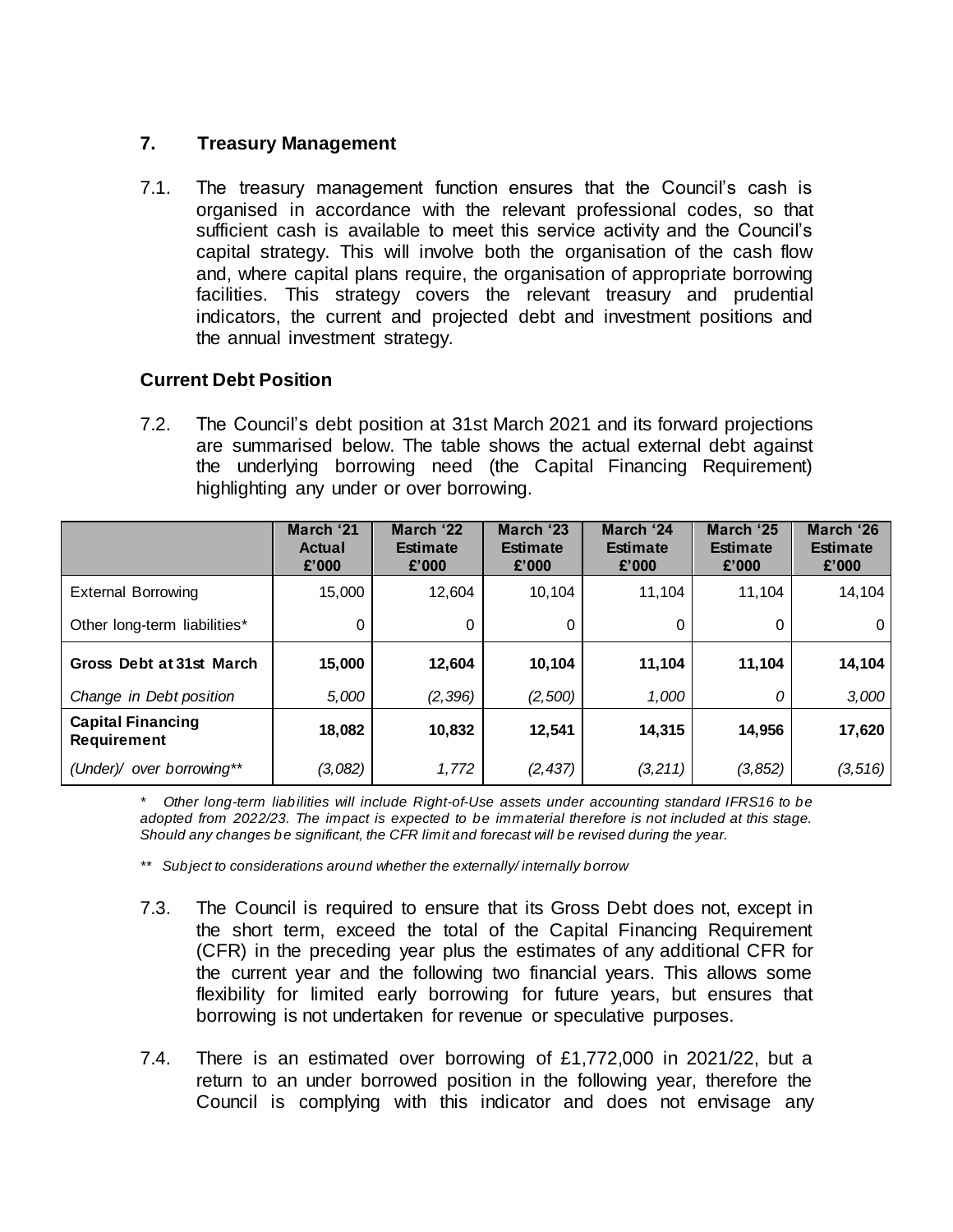difficulty in complying over the life of the Medium Term Financial Plan. This view takes into account current budget and future proposals with regard to the capital programme.

#### *Treasury Indicators - Limits to Borrowing Activity*

7.5. The Council sets limits to ensure that the revenue consequences of the capital programme on external borrowing remain affordable.

#### *Operational Boundary*

7.6. This is the limit beyond which external debt is not normally expected to exceed. This represents the Capital Financing Requirement plus an additional allowance to cover short-term liquidity requirements.

| <b>Operational boundary</b>                                 | 2021/22<br><b>Set</b> | 2022/23<br><b>Estimate</b> | 2023/24<br><b>Estimate</b> | 2024/25<br><b>Estimate</b> | 2025/26<br><b>Estimate</b> |
|-------------------------------------------------------------|-----------------------|----------------------------|----------------------------|----------------------------|----------------------------|
|                                                             | £'000                 | £'000                      | £'000                      | £'000                      | £'000                      |
| Capital Financing Requirement                               | 21,228                | 12,541                     | 14,315                     | 14,956                     | 17,620                     |
| Service Investment Facility                                 | $6,000*$              | 10,000**                   | 0                          | 0                          | 0                          |
| Allowance for borrowing to<br>cover short-term cash flow*** | 5,821                 | 5,867                      | 6,080                      | 6,301                      | 6,530                      |
| <b>Total Gross Debt</b>                                     | 33,049                | 28,408                     | 20,395                     | 21,257                     | 24,150                     |

*\* Ascent Housing LLP loan remaining facility*

*\*\* Your Housing Limited Incremental Facility available in 2022/23, not included in the Capital forecast*

*\*\*\* Amount required in short-term to cover precepts (the highest cash outflow)*

#### *Authorised Limit for External Debt*

7.7. This indicator represents a control on the maximum level of borrowing – a legal limit beyond which external debt is prohibited. This limit needs to be set or revised by the full Council. It is the statutory limit determined under Section 3 (1) of the Local Government Act 2003. The Government retains an option to control either the total of all councils' plans, or those of a specific council, although this power has not yet been exercised.

| <b>Authorised limit</b> | 2020/21<br><b>Set</b> | 2021/22<br><b>Setting</b> | 2022/23<br><b>Estimate</b> | 2023/24<br><b>Estimate</b> | 2024/25<br><b>Estimate</b> |
|-------------------------|-----------------------|---------------------------|----------------------------|----------------------------|----------------------------|
|                         | £'000                 | £'000                     | £'000                      | £'000                      | £'000                      |
| Operational Boundary    | 33.049                | 28.408                    | 20.395                     | 21,257                     | 24,150                     |
| 'Headroom'              | 1.500                 | 1.500                     | 1.500                      | 1.500                      | 1,500                      |
| <b>Total Gross Debt</b> | 34.549                | 29,908                    | 21,895                     | 22,757                     | 25,650                     |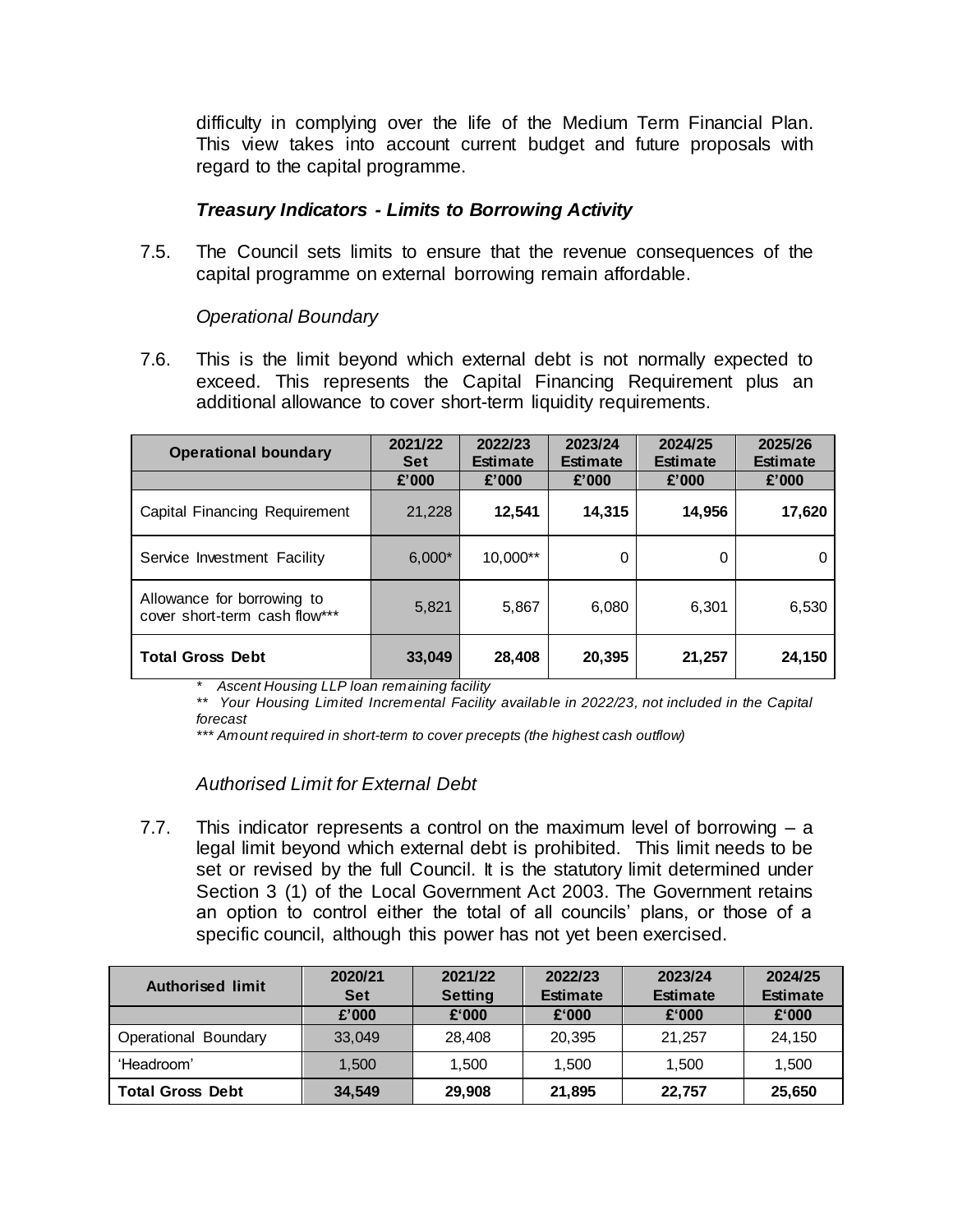#### *Prospects for Interest Rates*

7.8. This table, provided by Link, presents forecasts for short term Bank of England base rate and PWLB borrowing rates:

| $\%$                | Mar-<br>22 | Jun-<br>22 | Sep-<br>22 | Dec-<br>22 | Mar-<br>23 | Jun-<br>23 | Sep-<br>23 | Dec-<br>23 | Mar-<br>24 | Jun-<br>24 | Sep-<br>24 | Dec-<br>24 | Mar-<br>25 |
|---------------------|------------|------------|------------|------------|------------|------------|------------|------------|------------|------------|------------|------------|------------|
| <b>Bank</b><br>Rate | 0.25       | 0.50       | 0.50       | 0.50       | 0.75       | 0.75       | 0.75       | 0.75       | 1.00       | 1.00       | 1.00       | 1.00       | 1.25       |
| 5yr PWLB<br>rate    | l.50       | 1.50       | 1.60       | 1.60       | 1.70       | 1.80       | 1.80       | 1.80       | 1.90       | 1.90       | 1.90       | 2.00       | 2.00       |
| 10r PWLB<br>rate    | 1.70       | 1.80       | 1.80       | 1.90       | 1.90       | 2.00       | 2.00       | 2.00       | 2.10       | 2.10       | 2.10       | 2.20       | 2.30       |

- 7.9. The Bank of England took emergency action in March 2020 to cut bank rate to 0.25% then 0.10%; it returned to 0.25% in December 2021 and is forecast to increase again several times over the medium term, as shown in the table above. Borrowing rates are also forecast to increase over this period.
- 7.10. The investment income budget therefore anticipates some increases to the return on investments which have mostly been extremely low, close to zero, over the last year.

#### *Borrowing Strategy*

- 7.11. The Council's capital financing requirement is currently funded in the majority by external borrowing but also and maintains an under-borrowed position over the medium term financial plan period.
- 7.12. As highlighted above, the Council has an estimated total net financing requirement of £7,893,000 over the four years ending March 2026. The Treasury Strategy assumes that this will be funded in part via external borrowing. Options for internal borrowing will be considered against any changes to forecast capital spend and forecast interest rates.
- 7.13. 'New' borrowing and some refinancing of maturing borrowing is anticipated during 2022/23, 2023/24 and 2025/26 (shown in the *Change in debt position* in the table at paragraph 7.2) to support the general fund capital programme net financing need. The capital financing requirement will be closely monitored in order to make a decision on any necessary financing. Interest rate forecasts will also be monitored to identify any opportunities to refinance maturing debt in advance to reduce interest charges in the long-term.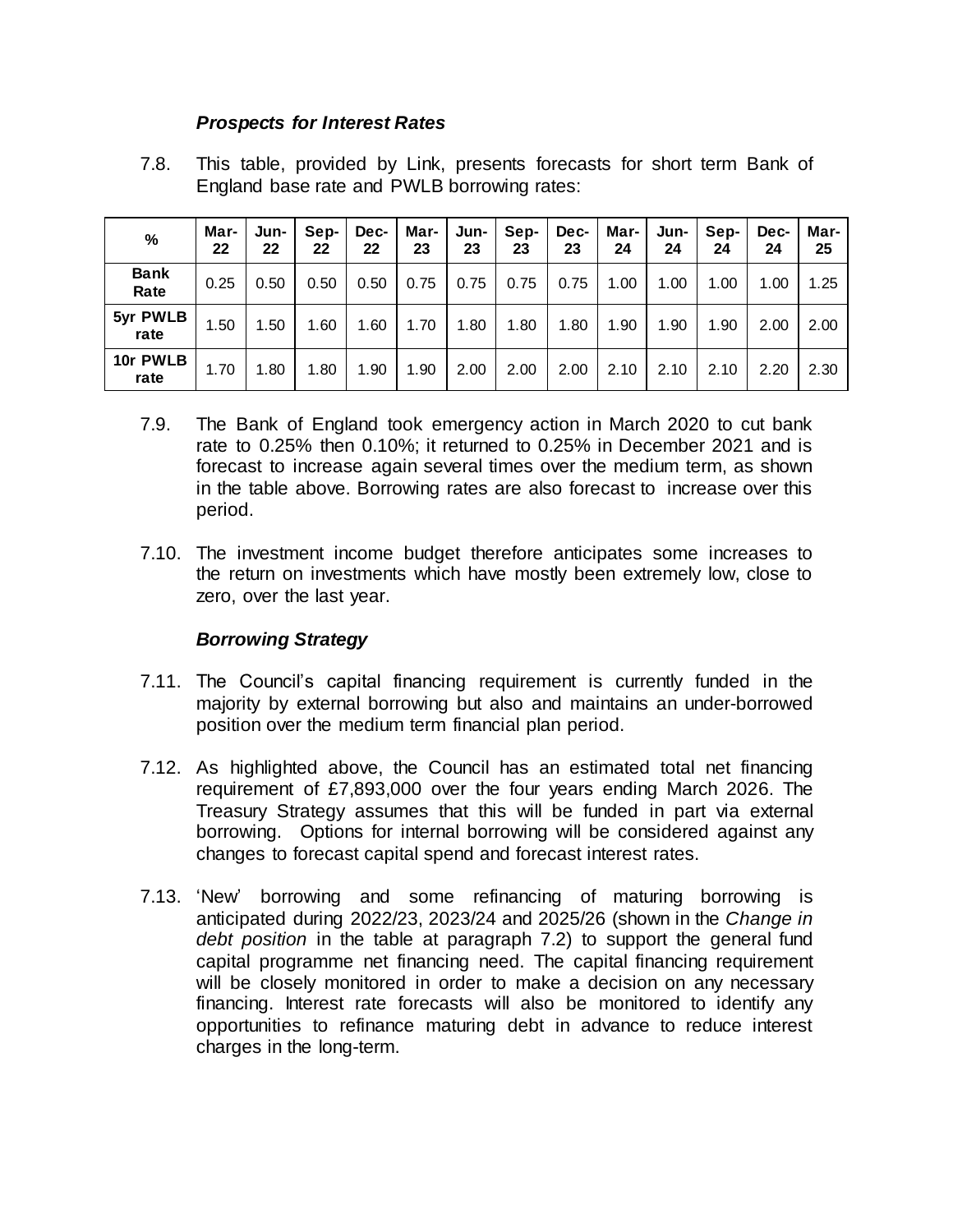### *Policy on Borrowing in Advance of Need*

- 7.14. The Council will not borrow more than or in advance of its need purely to profit from the investment of the extra sums borrowed.
- 7.15. The Council however may consider borrowing in advance to protect it from higher borrowing costs within approved Capital Financing Requirement estimates to finance new capital expenditure or refinance existing loans.
- 7.16. This will be considered carefully to ensure that value for money can be demonstrated and that the Council can ensure the security of such funds. Risks associated with any borrowing in advance activity will be subject to prior appraisal and subsequent reporting through the mid-year reporting mechanism.

#### *Debt Rescheduling*

7.17. Debt rescheduling is the reorganisation of existing debt in such a way as to amend the debt repayments, reduce the principal sum borrowed, alter the degree of volatility of debt or vary the interest payable, thus managing the risk. The treasury team, supported by the Council's treasury advisors, will monitor prospects for debt rescheduling to achieve overall financial benefit to the Council.

#### *Maturity Structure of Borrowing*

7.18. These gross limits are set to reduce the Council's exposure to large fixed rate sums falling due for refinancing, and are required for upper and lower limits. The Council is asked to approve the following treasury indicators and limits:

| Maturity Structure of Borrowing* 2022/23 |       |         |  |  |  |  |  |  |
|------------------------------------------|-------|---------|--|--|--|--|--|--|
| <b>Fixed Interest Rates</b>              |       |         |  |  |  |  |  |  |
|                                          | Lower | Upper** |  |  |  |  |  |  |
| Under 12 months                          | $0\%$ | 70%     |  |  |  |  |  |  |
| 12 months to 2 years                     | $0\%$ | 60%     |  |  |  |  |  |  |
| 2 years to 5 years                       | $0\%$ | 60%     |  |  |  |  |  |  |
| 5 years to 10 years                      | $0\%$ | 60%     |  |  |  |  |  |  |
| 10 years and above                       | $0\%$ | 60%     |  |  |  |  |  |  |
|                                          |       |         |  |  |  |  |  |  |
| <b>Variable Interest Rates</b>           |       |         |  |  |  |  |  |  |
| Under 12 months                          | $0\%$ | 100%    |  |  |  |  |  |  |
| 12 months to 2 years                     | $0\%$ | 50%     |  |  |  |  |  |  |
| Greater than 2 years                     | $0\%$ | $0\%$   |  |  |  |  |  |  |

*\*external debt only (excludes Leases)*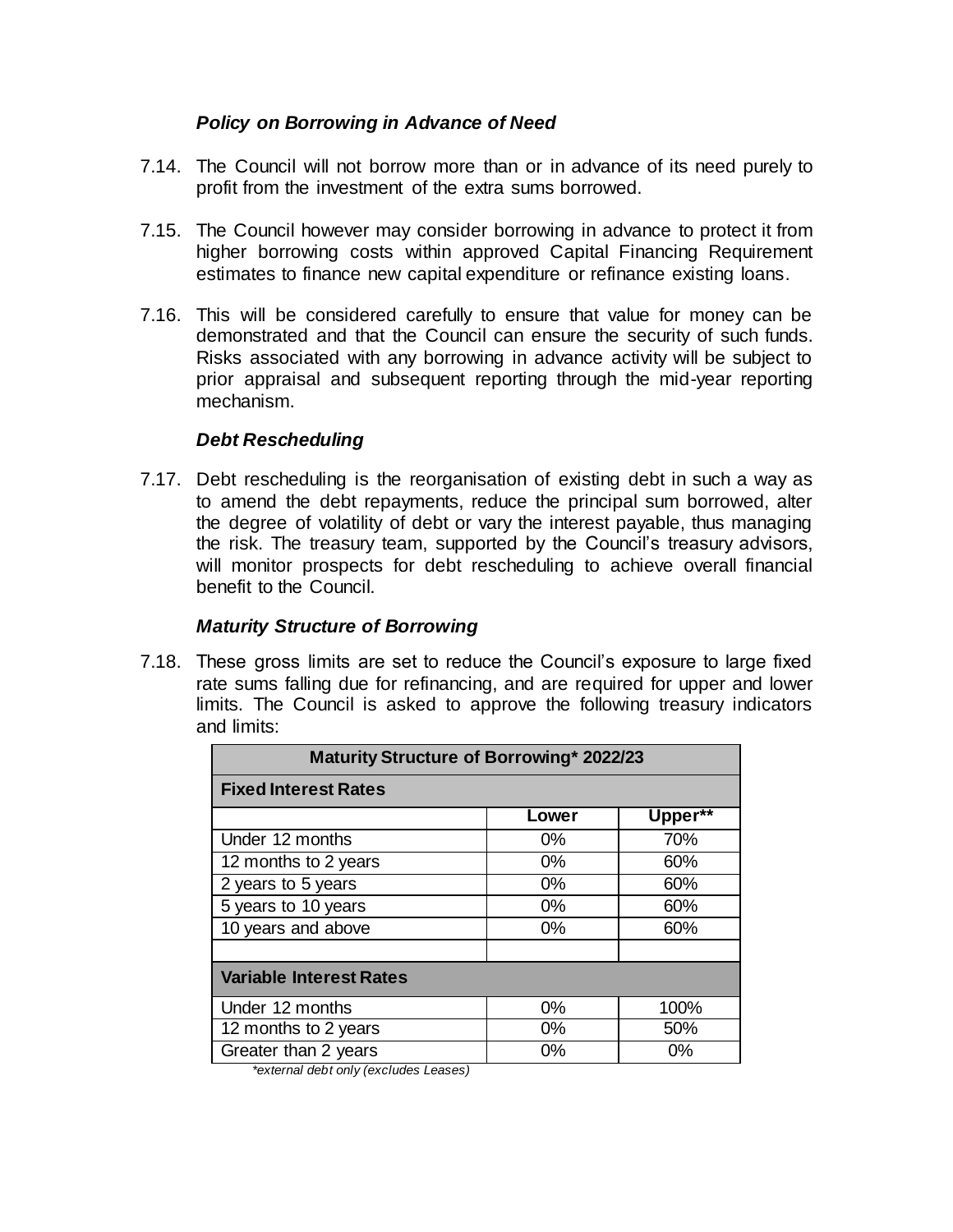### *Control of Interest Rate Exposure*

7.19. The Council reviews and manages the interest rate exposure of both borrowing and investments through the borrowing and investment strategies included in this document. Officers will monitor the balance between variable and fixed interest rates to ensure the Council is not exposed to adverse fluctuations in fixed or variable interest rate movements.

# **8. Annual Investment Strategy**

# *Investment Policy*

- 8.1. The DLUHC (formerly MHCLG) and CIPFA have extended the meaning of 'investments' to include both financial and non-financial investments. This report deals solely with financial investments (as managed by the treasury management team). Non-financial investments, essentially the purchase of income yielding assets, are covered in the Capital Strategy document.
- 8.2. The Council's investment policy has regard to the DLUHC's Guidance on Local Government Investments ("the Guidance"), the CIPFA Treasury Management in Public Services Code of Practice and Cross Sectoral Guidance Notes 2017 ("the CIPFA TM Code") and the CIPFA Treasury Management Guidance Notes 2018.
- 8.3. The Council's principal investment priorities are the security of capital and the liquidity of its investments. In addition to this, the Council will aim to achieve the optimum return on its investments commensurate with proper levels of security and liquidity.
- 8.4. The above guidance from the DLUHC and CIPFA place a high priority on the management of risk. This authority has adopted a prudent approach to managing risk and defines its risk appetite by the following means:
	- Minimum acceptable **credit criteria** are applied in order to generate a list of highly creditworthy counterparties. This also enables diversification and thus avoidance of concentration risk. The key ratings used to monitor counterparties are the short and long-term ratings.
	- Ratings will not be the sole determinant of the quality of an institution; it is important to continually assess and monitor the financial sector on both a micro and macro basis and in relation to the economic and political environments in which institutions operate. The assessment will also take account of information that reflects the opinion of the markets. To achieve this consideration, the Council will engage with its advisors to maintain a monitor on market pricing such as 'credit default swaps' and overlay that information on top of the credit ratings.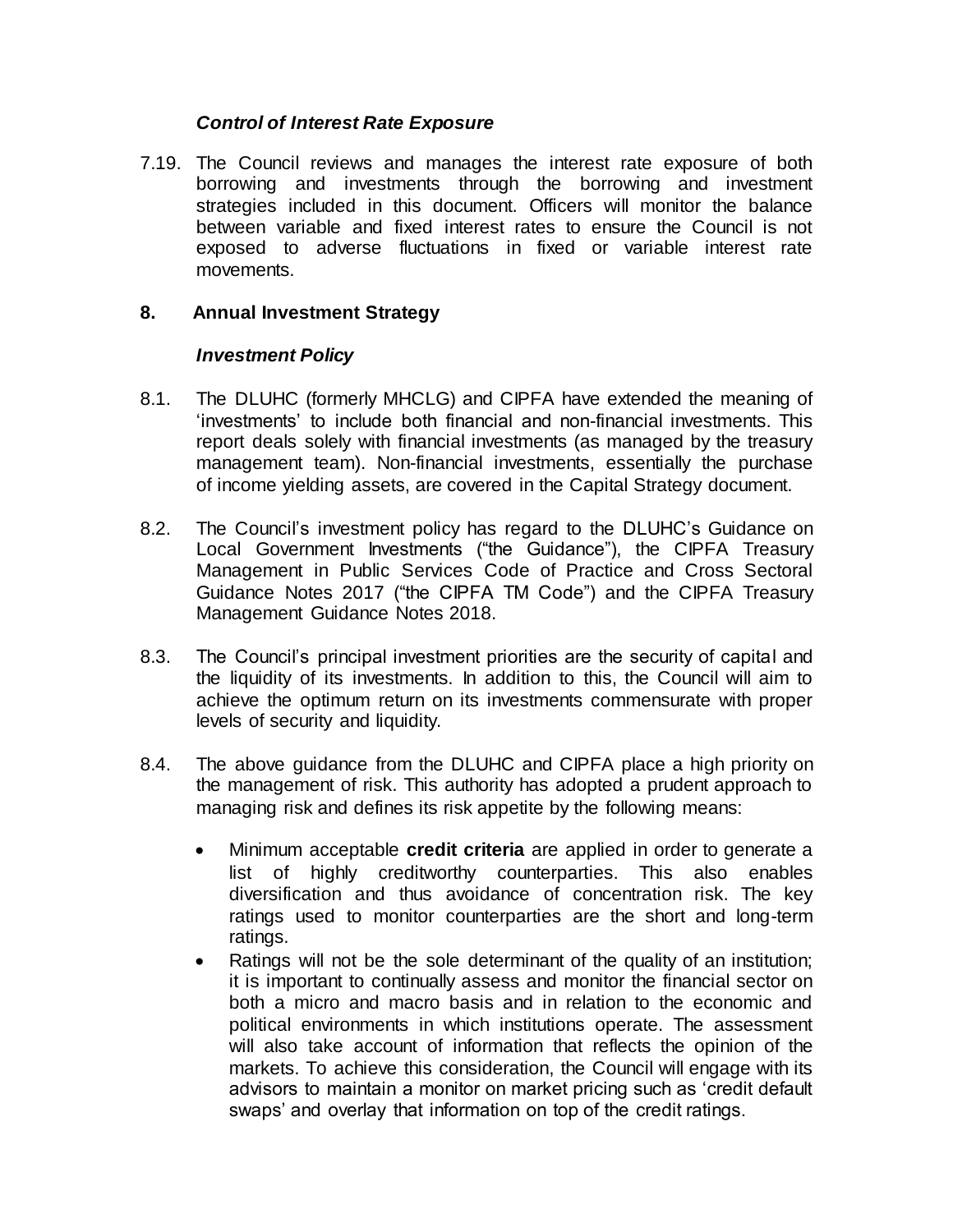- 8.5. The investment instruments identified for use in the financial year are listed in Annex 4 under the headings, 'Specified' and 'Non-Specified' Investments. 'Specified' investments are those with a high level of credit quaity and subject to a maturity limit of one year. 'Non-specified' investments are more complex instruments, those with less high credit quality, may be for periods of more than one year and should be subject to greater consideration by members and officers before use.
- 8.6. Counterparty limits will be set as part of the Treasury Strategy and maintained as part of the Council's treasury management practices.
- 8.7. The Council will pursue value for money in treasury management and will monitor the yield from investment income against appropriate benchmarks for investment performance. Regular monitoring of investment performance will be carried out and reported on during the year and at the end of the financial year in its Annual Treasury Report.
- 8.8. The above criteria on risk management are unchanged from last year.

#### *Creditworthiness Policy*

- 8.9. This Council applies the creditworthiness service provided by Link Group. This service employs a sophisticated modelling approach utilising credit ratings from three main credit rating agencies – Fitch, Moody's and Standard and Poor's. The credit ratings of counterparties are supplemented with the following overlays:
	- Credit watches and credit outlooks from credit rating agencies;
	- Credit Default Swap (CDS) spreads to give early warning of likely changes in credit ratings; and
	- Sovereign ratings to select counterparties from only the most creditworthy countries.
- 8.10. Credit watches and outlooks are issued by the ratings agencies. 'Credit watches' are considered short-term actions, whereas 'outlooks' are considered over a longer term time horizon. Link includes the release of a negative or positive watch/outlook in its creditworthiness analysis.
- 8.11. A 'Credit Default Swap' is a contract between two counterparties in which the buyer of the contract makes quarterly payments to the seller of the contract in exchange for a payoff if there is a credit event of the reference entity. The contract essentially gives protection or 'insurance'. Therefore, CDS spreads provide perceived market sentiment regarding the credit quality of an institution and are also used in the creditworthiness analysis to determine the durational band of investment with a financial institution.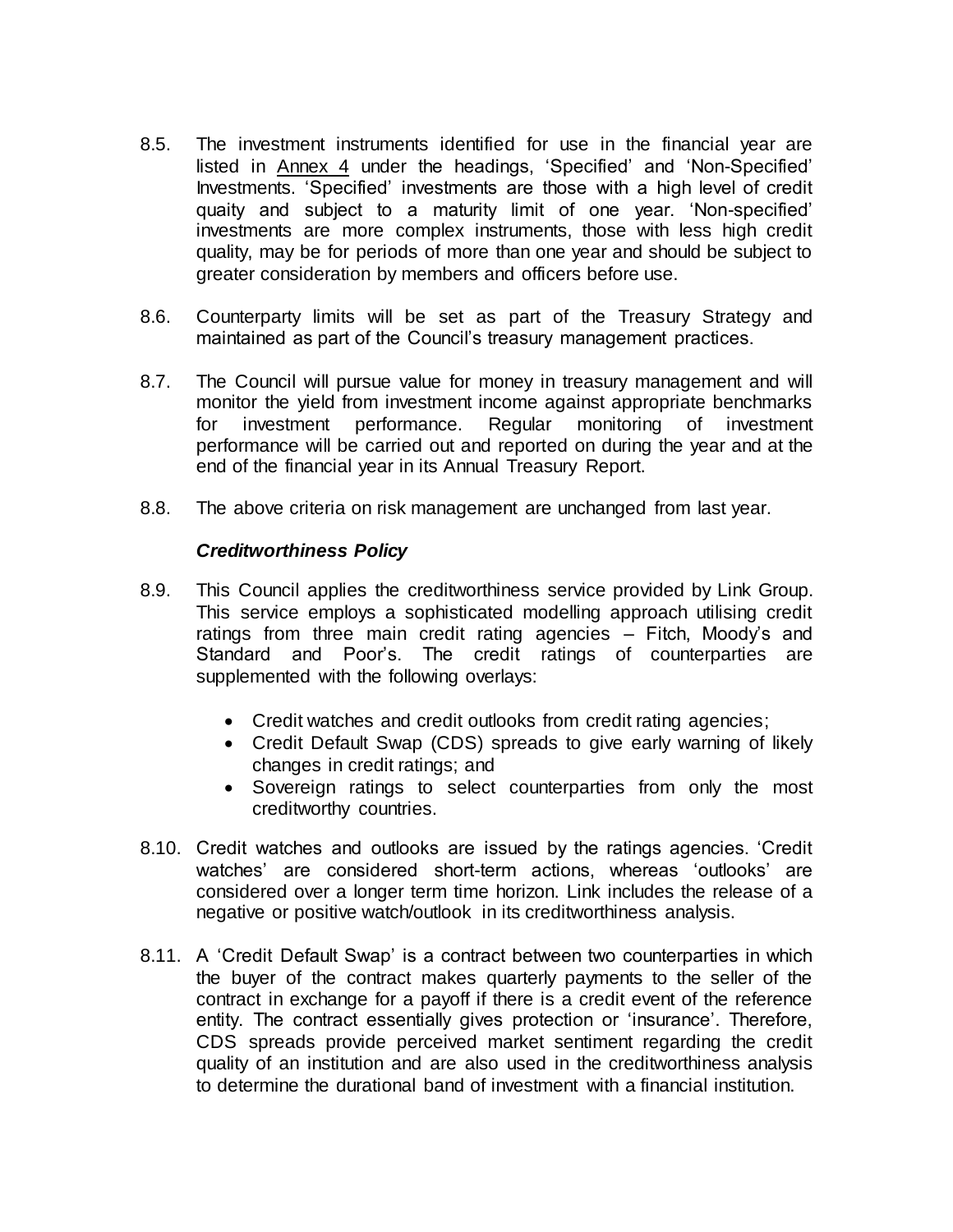- 8.12. Link's creditworthiness model combines credit ratings, credit watches and outlooks in a weighted scoring system, with an overlay of CDS spreads, to produce a series of colour coded bands which indicate the relative creditworthiness of counterparties. These colour codes are then used to determine the duration for investments.
- 8.13. Only counterparties that fall within a 'durational band' will be included on the Council's lending list. In conjunction with the recommended durational limits, the Council has assigned corresponding investment limits to each banding. The limits have been set separately for UK banks and International banks.

| UK Banks         |                           |                          |                                       |
|------------------|---------------------------|--------------------------|---------------------------------------|
| Category         | <b>Principal</b><br>Limit | <b>Maximum</b><br>Length | Portfolio (% of<br>highest balance**) |
| Yellow*          | £8.25m                    | Up to 5 years            | 25%                                   |
| <b>Purple</b>    | £8.25m                    | Up to 2 years            | 25%                                   |
| <b>Orange</b>    | £6.60m                    | Up to 1 year             | 20%                                   |
| <b>Red</b>       | £5.94m                    | Up to 6 months           | 18%                                   |
| <b>Green</b>     | £4.95m                    | Up to 100 days           | 15%                                   |
| <b>No Colour</b> |                           | Not to be used           |                                       |

*\* UK Government debt instruments \*\*assumes highest balance is £33,000,000*

| Category         | <b>Principal</b><br>Limit | <b>Maximum</b><br>Length | Portfolio (% of<br>highest balance*) |
|------------------|---------------------------|--------------------------|--------------------------------------|
| <b>Purple</b>    | £6.60m                    | Up to 2 years            | 20%                                  |
| <b>Orange</b>    | £5.94m                    | Up to 1 year             | 18%                                  |
| <b>Red</b>       | £4.95m                    | Up to 6 months           | 15%                                  |
| <b>Green</b>     | £3.96m                    | Up to 3 months           | 12%                                  |
| <b>No Colour</b> | $\blacksquare$            | Not to be used           |                                      |

*International Banks*

*UK Banks*

*\* assumes highest balance is £33,000,000*

8.14. The Council's lending list includes part and fully Nationalised UK banks, which have been assigned the 'blue' category as per Link's creditworthiness matrix. This category has been allocated a longer durational period and higher investment limit since it has strong Government support. The table below assigns investment limits:

| Category                                             | <b>Principal</b><br>Limit | <b>Maximum</b><br>Length | Portfolio (% of<br>highest balance*) |
|------------------------------------------------------|---------------------------|--------------------------|--------------------------------------|
| <b>Blue</b>                                          | £8.25m                    | Up to 1 year             | 25%                                  |
| <b>NatWest (the Council's)</b><br>main bank account) | £12.54m                   | Up to 1 year             | 38%                                  |

*\* assumes highest balance is £33,000,000*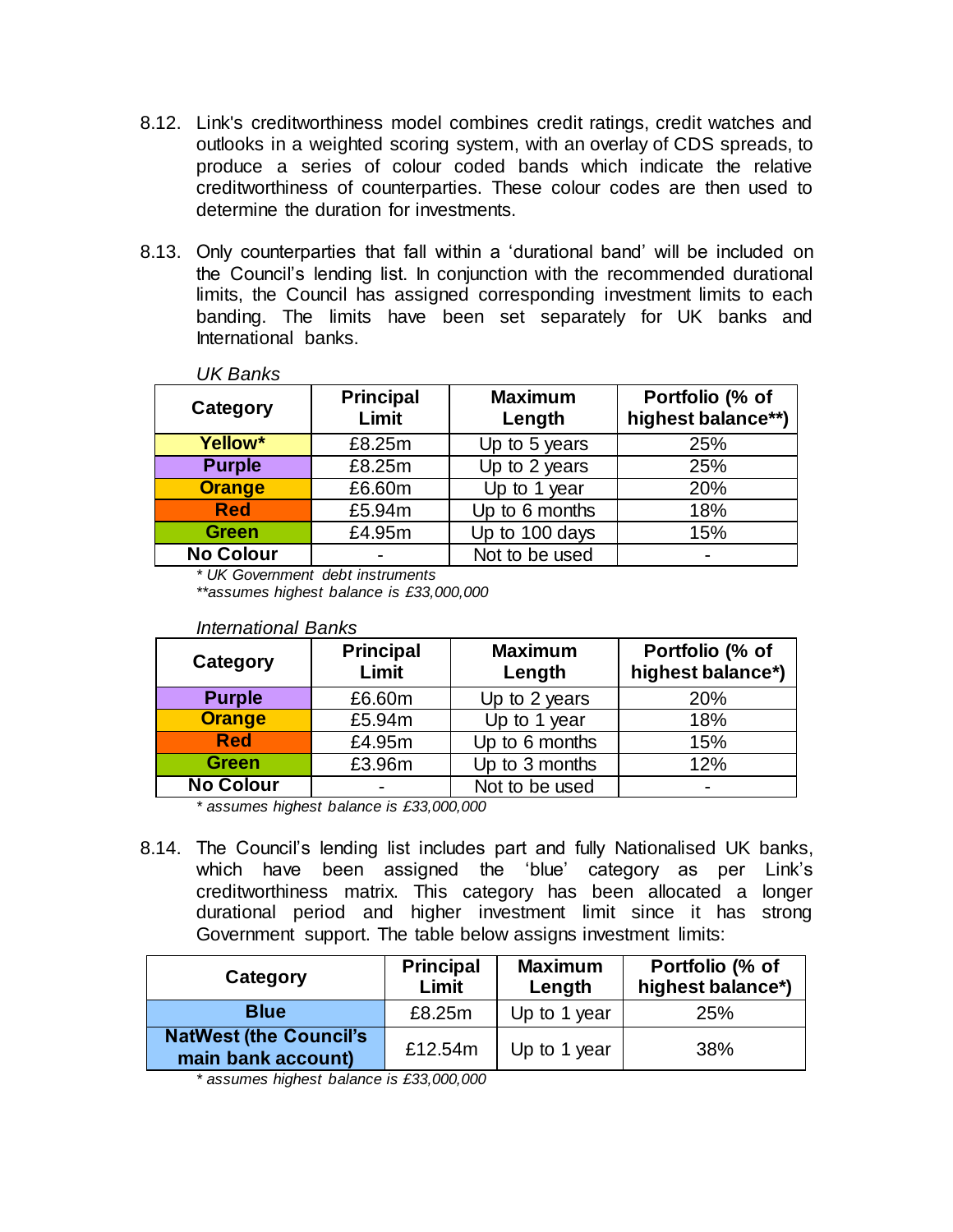8.15. The Council is alerted to changes in ratings and market movements through its use of the Link creditworthiness service. If a downgrade results in the counterparty no longer meeting the Council's minimum criteria, it will no longer be used for new investments. All ratings will be monitored prior to any new investments being placed.

## *Group Limits*

8.16. To reduce its risk further the Council has set a group limit for fixed term deposits in institutions with the same parent. The group limit will increase to the portfolio percentage of the colour band the institution is rated in at the time by a further 50% where at least the additional amount is held in an instant access account:

| Category      | Portfolio (%<br>of highest<br>balance*) | <b>Individual</b><br><b>Principal</b><br>Limit | <b>Portfolio %</b><br>increased by<br>50% | <b>Group Principal</b><br>Limit |
|---------------|-----------------------------------------|------------------------------------------------|-------------------------------------------|---------------------------------|
| <b>Blue</b>   | 25%                                     | £8.25m                                         | 38%                                       | £12.54m                         |
| <b>Purple</b> | 25%                                     | £8.25m                                         | 38%                                       | £12.54m                         |
| <b>Orange</b> | 20%                                     | £6.60m                                         | 30%                                       | £9.90m                          |
| <b>Red</b>    | 18%                                     | £5.94m                                         | 27%                                       | £8.91m                          |
| <b>Green</b>  | 15%                                     | £4.95m                                         | 23%                                       | £7.95m                          |

*\* assumes highest balance is £33,000,000*

*Money Market Funds*

- 8.17. The Council has access to several Money Market Funds (MMF) all of which are 'AAA' rated. A 'Money Market Fund' is a pooled vehicle investing in a number of investment instruments with varying maturity periods in a number of different countries. Money Market Funds provide an alternative option for the Council when placing short-term funds and provide for diversification of the investment portfolio.
- 8.18. The Council has set an investment limit for each Money Market Fund:

|                                | <b>Principal</b><br>Limit | <b>Maximum</b><br>Length | Portfolio (% of<br>highest balance*) |
|--------------------------------|---------------------------|--------------------------|--------------------------------------|
| <b>Individual MMF</b>          | £8.25m                    | Up to 1 year             | 25%                                  |
| <b>Total MMF investments**</b> | £12.54m                   | Up to 1 year             | 38%                                  |

*\* assumes highest balance is £33,000,000 \*\* maximum held in MMF's at any one time*

#### *Intra Local authority investing*

8.19. In addition to financial investments in instant access accounts; notice accounts; money market funds; fixed term deposits and Certificates of Deposit, which are all with rated institutions (banks, building societies,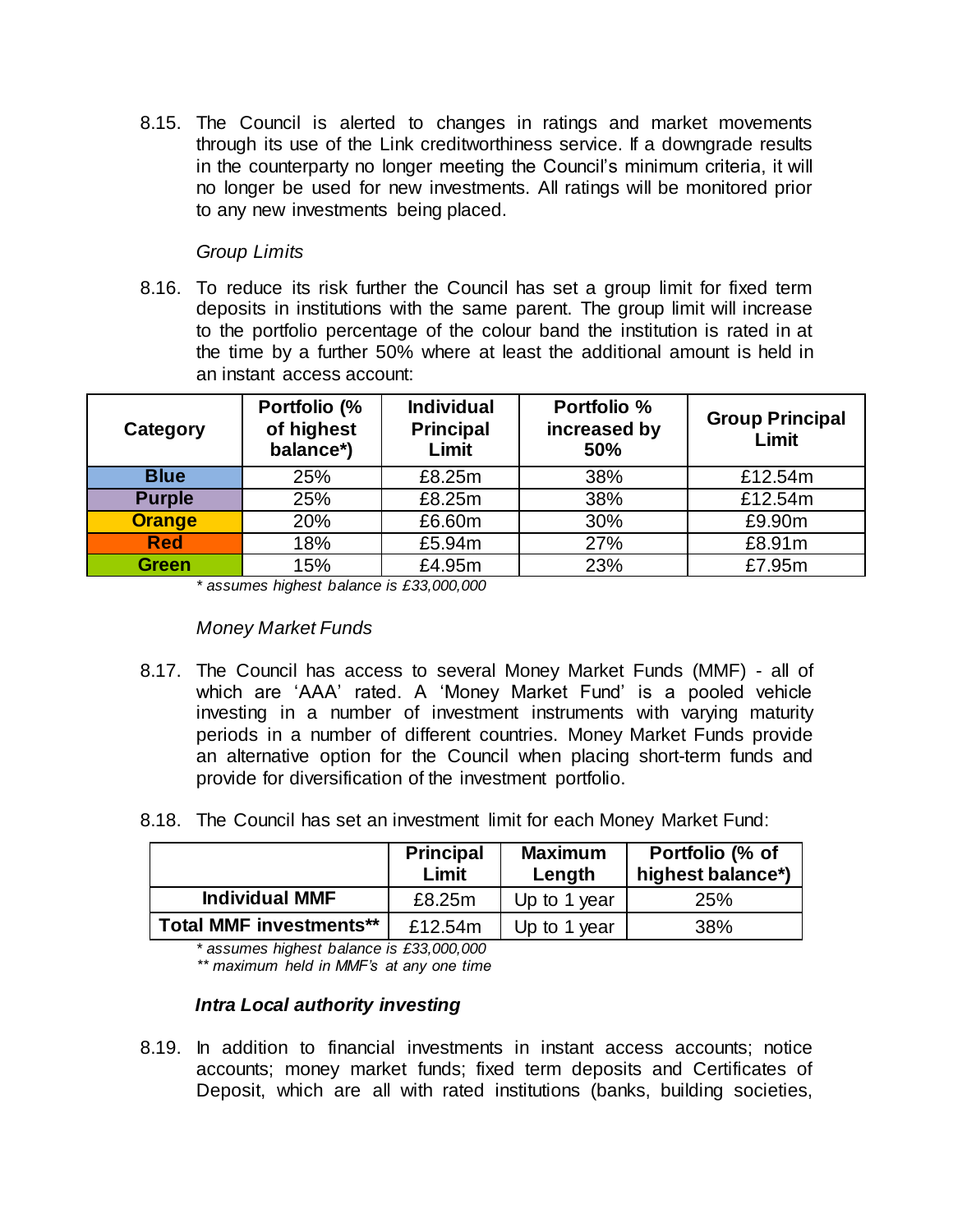money market funds), another option is to invest the Council's funds in the intra-local authority market. This type of investment is included in this Investment Strategy for investments for up to 12 months at the counterparty limit equivalent to 'Yellow' (relating to Government Debt Instruments). The cap of investing for a maximum of 12 months is in line with the Council's current usual practices for financial investments. The counterparty limit £8.25million would be treated as a total limit for all local authority investments and the maximum to be invested in any individual authority would be £2million.

|                            | <b>Principal</b><br>Limit | <b>Maximum</b><br>Length | Portfolio (% of<br>highest balance*) |
|----------------------------|---------------------------|--------------------------|--------------------------------------|
| Individual local authority | £2.00m                    | Up to 1 year             | $\overline{\phantom{0}}$             |
| All local authorities**    | £8.25m                    | Up to 1 year             | 25%                                  |

*\* assumes highest balance in £33,000,000* 

*\*\* maximum held in all other Local Authorities at any one time*

- 8.20. Link, the Council's advisors, don't have a suggested duration for local authorities on their counterparty list, but as quasi UK Government and with specific regulation protection for lenders they are comfortable with deposits of up to 5 years. Furthermore, there is a general presumption of public bodies being going concerns with an acceptance that should an organisation fail financially, services provided would not be allowed to fail and would be picked up by government or a successor body.
- 8.21. In selecting a local authority investment, the Council would decline any counterparty under a s114 notice at the time of arranging the investment. Under the Local Government Finance Act 1988, Section 114 (3) dictates that: 'The chief finance officer of a relevant authority shall make a report under this section if it appears that the expenditure of the authority incurred (including expenditure it proposes to incur) in a financial year is likely to exceed the resources (including sums borrowed) available to it to meet that expenditure'.
- 8.22. In order to make an investment, the treasury team would contact one of the Council's brokers and make them aware of the amount of investment, duration and yield the Council would like to obtain; they then match this up with other local authority counterparts who need to borrow funds. There is no charge for this brokerage service when lending funds.

#### *Extraordinary Limits*

8.23. During 2020/21 and 2021/22 the Council has seen unprecedented levels of cash flows due to the large grant funding payments from central government which the Council was required to pay out to businesses under the various grant schemes to respond to the Covid 19 crisis. This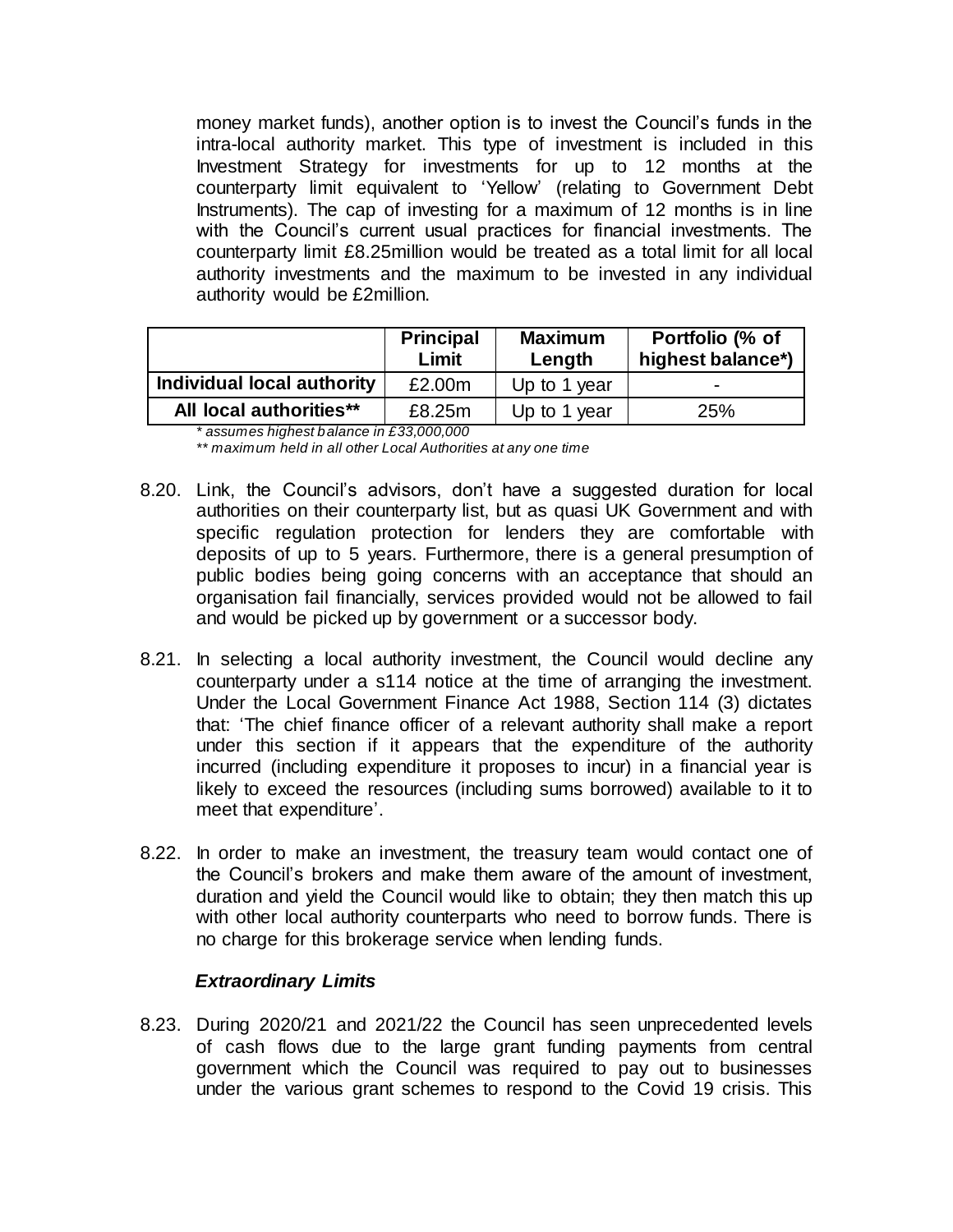put pressure on the counterparty limits set. In setting the Investment Strategy for 2022/23, rather than set limits at very high levels compared to the normal trend of cash flow levels in order to accommodate such events in the future, which would result in artificially high counterparty limits and potentially increase counterparty risk, counterparty limits are set at normal trend levels, with the facility to increase these by a reasonable percentage temporarily according to any situation arising during the year. Such increases and events would be reported at Audit Committees.

#### *Country Limits*

- 8.24. A sovereign credit rating is the credit rating of a sovereign entity i.e. a country. The highest sovereign rating awarded is 'AAA'. The evolving regulatory environment, in tandem with the rating agencies' new methodologies, means that sovereign ratings are now of lesser importance in the assessment process and the new regulatory environment is attempting to break the link between sovereign support and domestic financial institutions.
- 8.25. While the Council understands the changes that have taken place, it will continue to use sovereign ratings of individual counties in addition to credit ratings when making investment decisions. When investing with institutions outside the UK, only banks and building societies located in countries with a minimum sovereign rating of 'AAA' will be used.
- 8.26. This is in relation to the fact that the underlying domestic and, where appropriate, international economic and wider political and social background will still have an influence on the ratings of a financial institution.
- 8.27. At the time of writing time (January 2022), there are 9 'AAA' rated countries approved for investments under the 'International Banks' counterparty limits: Australia, Denmark, Germany, Luxembourg, Netherlands, Norway, Singapore, Sweden, and Switzerland.

#### *Ethical investing*

- 8.28. There is a growing interest in local authority investing around Environmental, Social and Governance (ESG) issues; this is sometimes referred to as Ethical Investing and encompasses considerations around the Climate Change agenda.
- 8.29. With regards to the financial investments considered in this Investment Strategy, investment guidance, both statutory and from CIPFA, makes clear that all financial investments must adopt the 'SLY' principals, whereby Security of investments is always the priority, followed by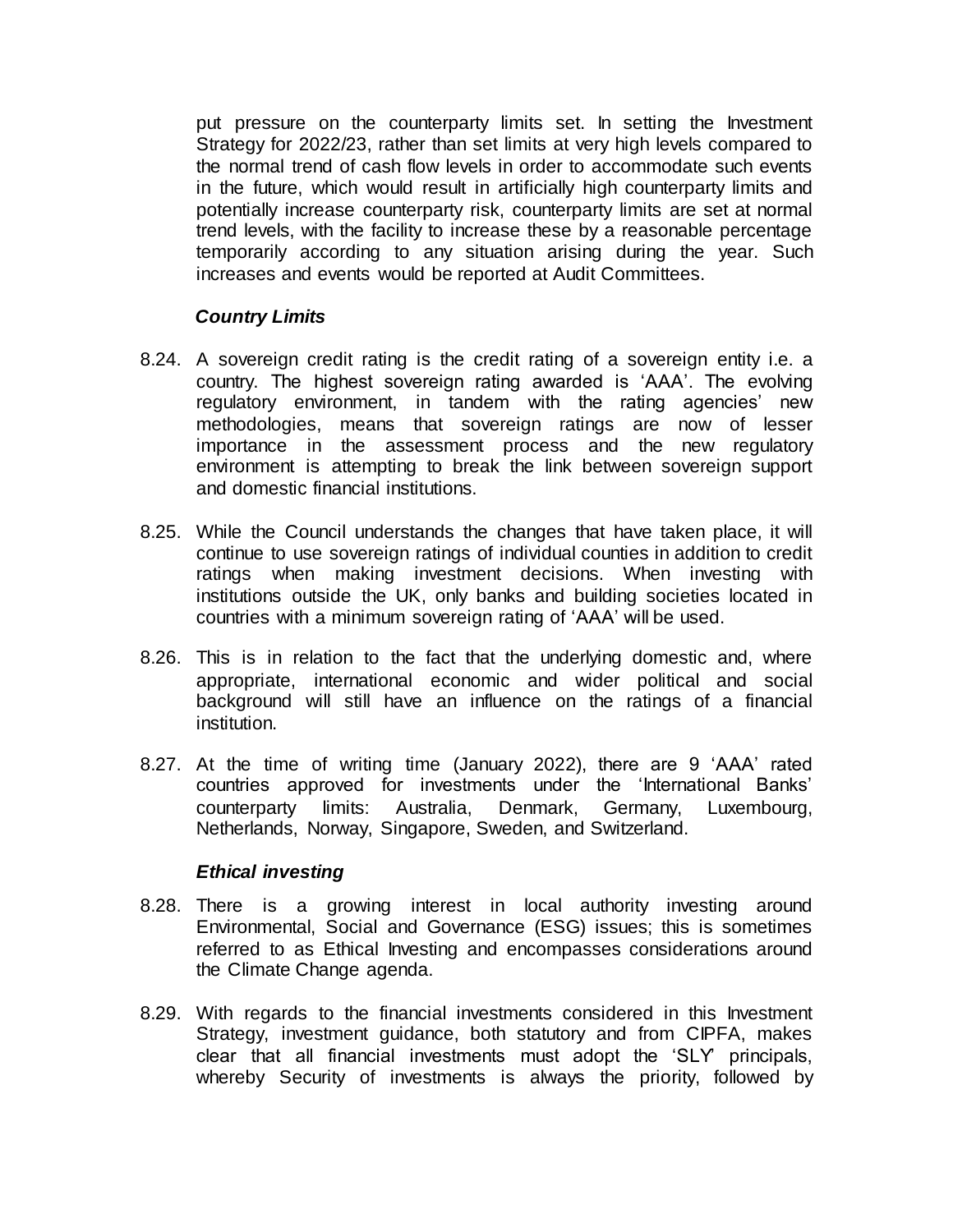Liquidity, then Yield. Investment opportunities with positive ESG merits would not be selected if the SLY criteria were not satisfied.

- 8.30. The ESG market accessible to the Council for financial investments is still emerging and there are few opportunities at present. A financial investment portfolio exclusively made up of ESG linked investments would present a significant increase of Counterparty risk, concentrating the Council's funds in too few places. Therefore this cannot be pursued as a criteria at least until such time as there are more ESG linked products available to the Council. However, opportunities to invest in ESG products, where they are on a par with non-ESG linked investments in terms of the SLY criteria, will be selected as a priority.
- 8.31. In order to assess financial investments and entities for ESG merits, this would require expert advice regarding ESG metrics and ESG scoring systems. The Treasury team are aware that Link are engaging with providers in order to develop a system which could overlay their creditworthiness assessment service. Estimated timescales suggest this could be available in 2022/23 and is likely to be at an additional cost. Other providers (though not necessarily specific to local authority needs) are emerging in the market and these would be assessed alongside, should such a service be procured.
- 8.32. An ESG scoring system could provide an overall general rating to an entity as a whole or, if possible, the Council's particular priorities around ESG could be factored in to the scoring system. If this were to become a viable option, the Council and the Climate Change Working Group would need to determine what those priorities were. It should be noted however, that if particular criteria were set, this could mean a further reduction in the already small number of ESG linked financial investment opportunities, as many are broad at present. In addition, there is a risk of reducing the overall number of counterparties available to the Council if ESG scoring limits were set.
- 8.33. Wider than the financial investments considered in this Investment Strategy are non-financial investments which include activities and projects of the Council, for example 100% sustainable utilities, or electric fleet and its infrastructure. As with all Council priorities and decisions, these would need to be considered in the wider context including reference to the corporate plan, full business cases and due diligence, therefore this Investment Strategy is only concerned with cash based financial investments.
- 8.34. Ethical investing is a standard item of business in the Treasury Team's regular review meetings with advisors Link and the Team keeps up to date with relationship managers for various counterparties and brokers as to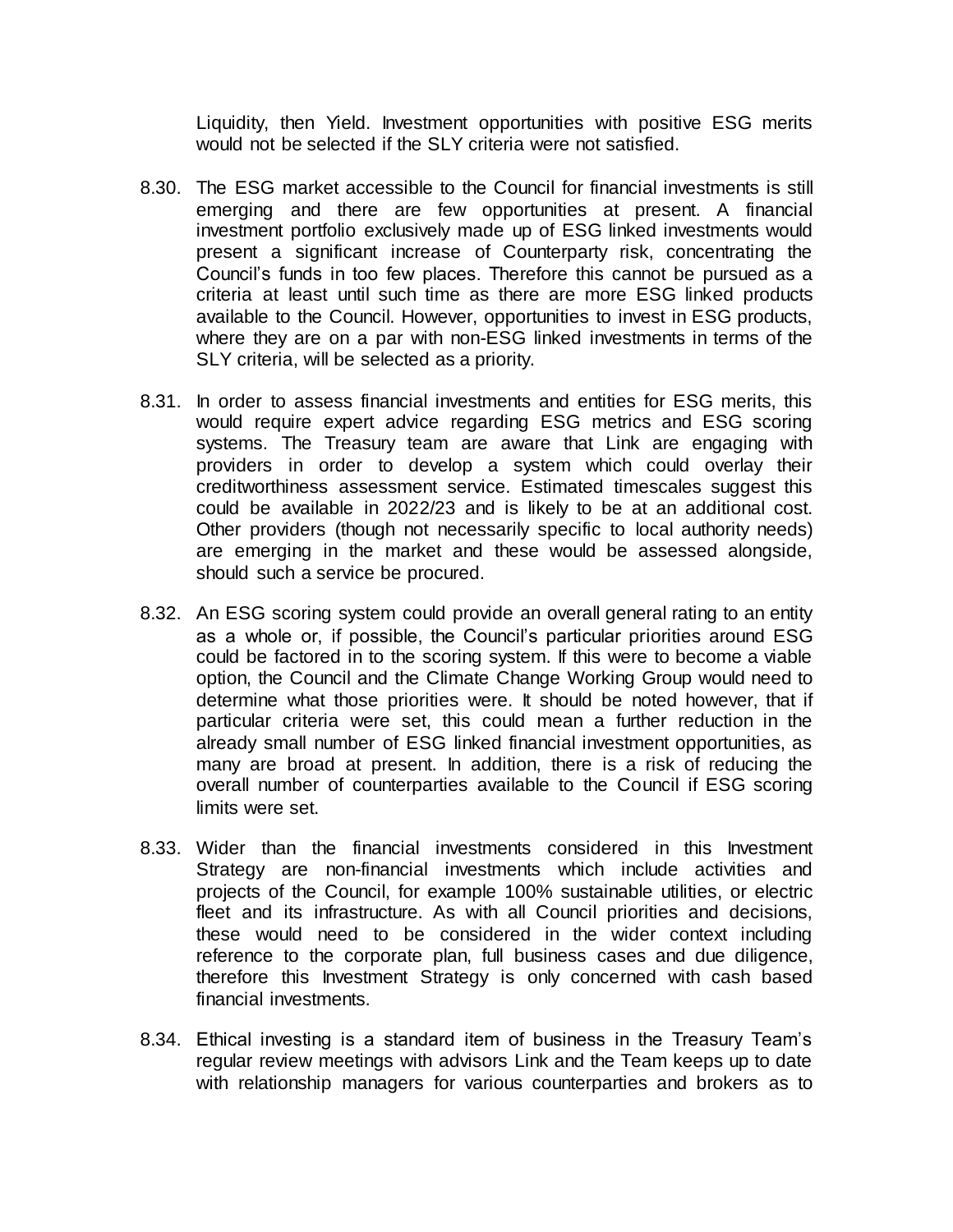opportunities available. Developments in this particular area of financial investing will be reported to the Audit Committee in the regular updates.

#### *Investment income*

8.35. The Council's in-house managed funds are derived from a core balance available for capital and revenue funding and day-to-day cash flows. At 31st March 2021 the core balances available for investment were £16,077,000. Core balances are available for investment in line with the profile of capital expenditure and requirements of the revenue budget. Investments are therefore made with reference to the core balance and cash flow requirements and the outlook for interest rates.

#### *Investment Return Expectations*

8.36. Based on expectations of movements in the Bank of England base rate, average investment earnings are forecast by Link as:

| Year    | Average earnings |
|---------|------------------|
| 2022/23 | 0.50%            |
| 2023/24 | 0.75%            |
| 2024/25 | 1.00%            |
| 2025/26 | 1.25%            |

8.37. Taking into account the accounts and investments the Council has access to whilst ensuring the profile of liquidity suits the Council's needs, investment income is forecast over the medium term at:

| Year    |          |
|---------|----------|
| 2022/23 | £79,390  |
| 2023/24 | £175,360 |
| 2024/25 | £225,110 |
| 2025/26 | £263,300 |

*Long-term Investments (greater than 365 days)*

8.38. When placing long-term treasury management investments with counterparties the Council's liquidity requirements, availability of funds and counterparty eligibility need to be taken into consideration. A full review and selection process would take place with input from the Council's advisors, Link, in advance of entering in to any commitment to fully ensure that it is appropriate for the Council. The table below sets the limit for these investments:

| Maximum principal sums invested | 2022/23    | 2023/24    | 2024/25    | 2025/26    |
|---------------------------------|------------|------------|------------|------------|
| $>$ 365 days                    | £3,500,000 | £3.500.000 | £3.500.000 | £3.500,000 |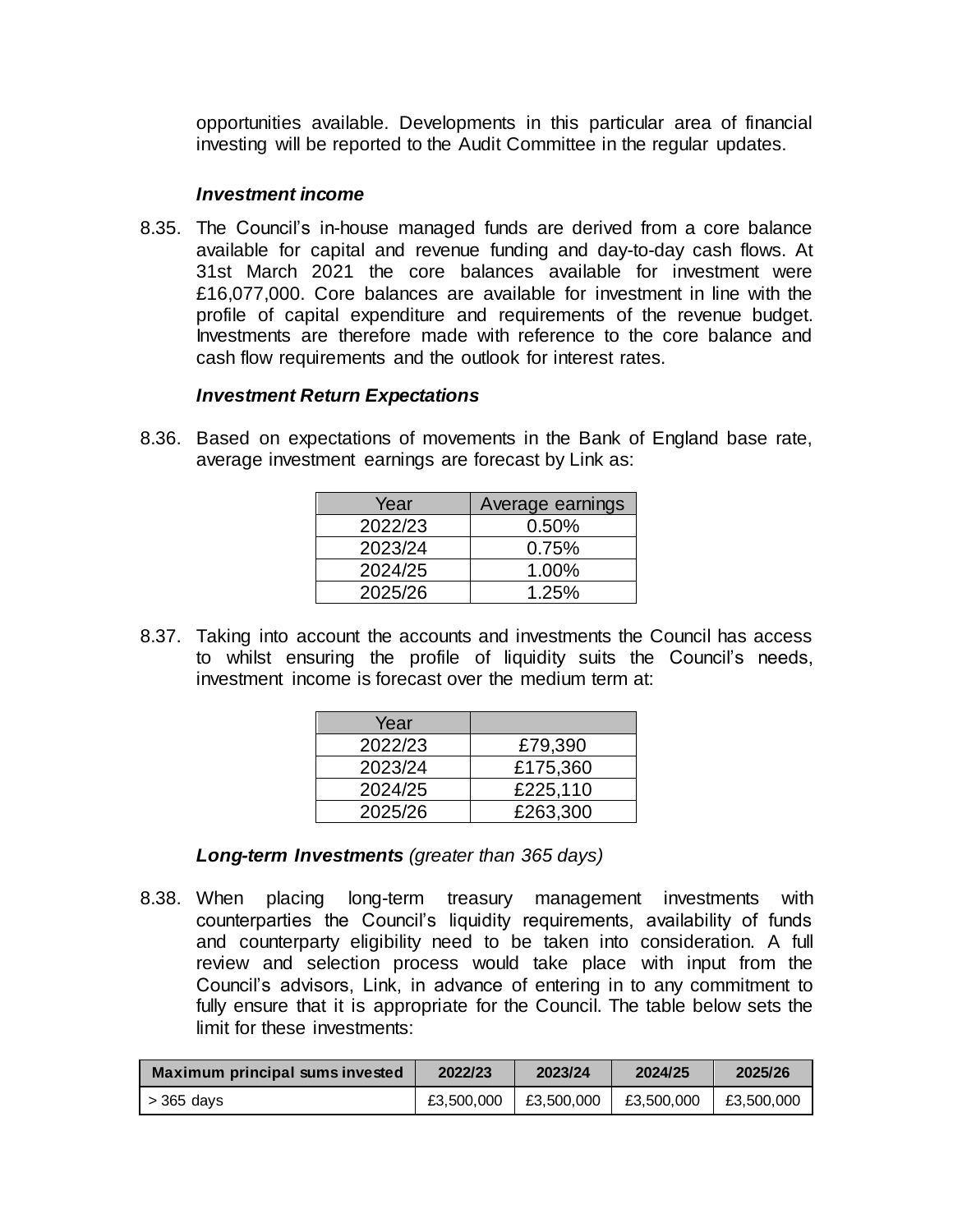#### **Treasury Management Policy Statement**

In accordance with the CIPFA Code of Practice on Treasury Management, Staffordshire Moorlands District Council defines the policies and objectives of its treasury management activities as follows:

- 1. The Council defines its treasury management activities as: *"The management of the authority's borrowing, investments and cash flows, its banking, money market and capital market transactions; the effective control of the risks associated with those activities; and the pursuit of optimum performance consistent with those risks."*
- 2. The Council regards the successful identification, monitoring and control of risk to be the prime criteria by which the effectiveness of its treasury management activities will be measured. Accordingly, the analysis and reporting of treasury management activities will focus on their risk implications for the organisation, and any financial instruments entered into to manage these risks.
- 3. The Council acknowledges that effective treasury management will provide support towards the achievement of its business and service objectives. It is therefore committed to the principles of achieving value for money in treasury management, and to employing suitable comprehensive performance measurement techniques, within the context of effective risk management.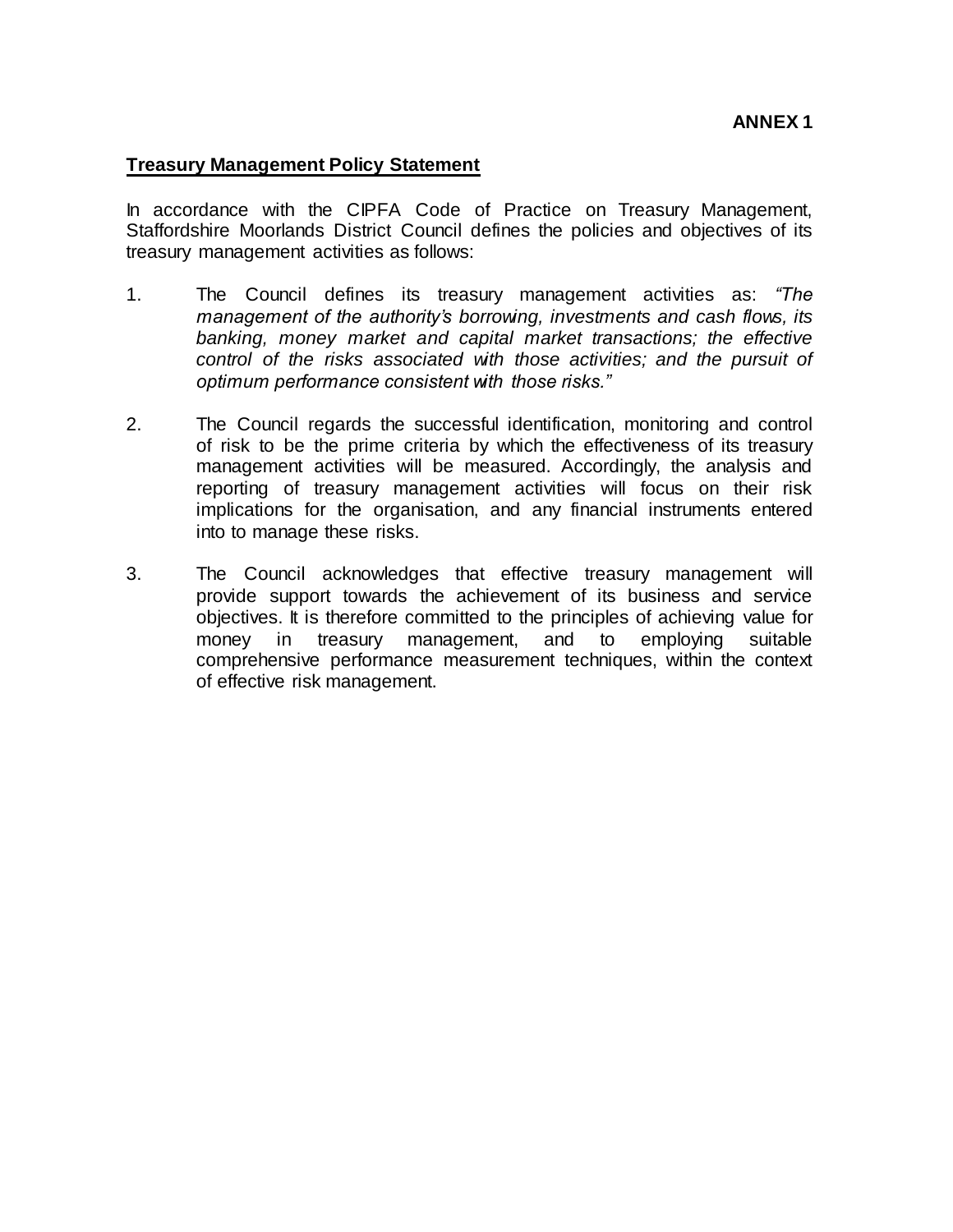#### **Treasury Management Scheme of Delegation**

#### **(i) Full Council**

- receiving and reviewing reports on treasury management policies, practices and activities;
- approval of annual strategy.

#### **(ii) Audit & Accounts Committee**

- approval of/ amendments to the Council's adopted clauses, treasury management policy statement and treasury management practices;
- reviewing the treasury management policy and procedures and making recommendations to the responsible body;
- budget consideration and approval;
- approval of the division of responsibilities;
- receiving and reviewing regular monitoring reports and acting on recommendations;
- approving the selection of external service providers and agreeing terms of appointment.

#### **The treasury management role of the section 151 (responsible) officer**

- recommending clauses, treasury management policy/ practices for approval, reviewing the same regularly, and monitoring compliance;
- submitting regular treasury management policy reports;
- submitting budgets and budget variations;
- receiving and reviewing management information reports;
- reviewing the performance of the treasury management function;
- ensuring the adequacy of treasury management resources and skills, and the effective division of responsibilities within the treasury management function;
- ensuring the adequacy of internal audit, and liaising with external audit;
- recommending the appointment of external service providers.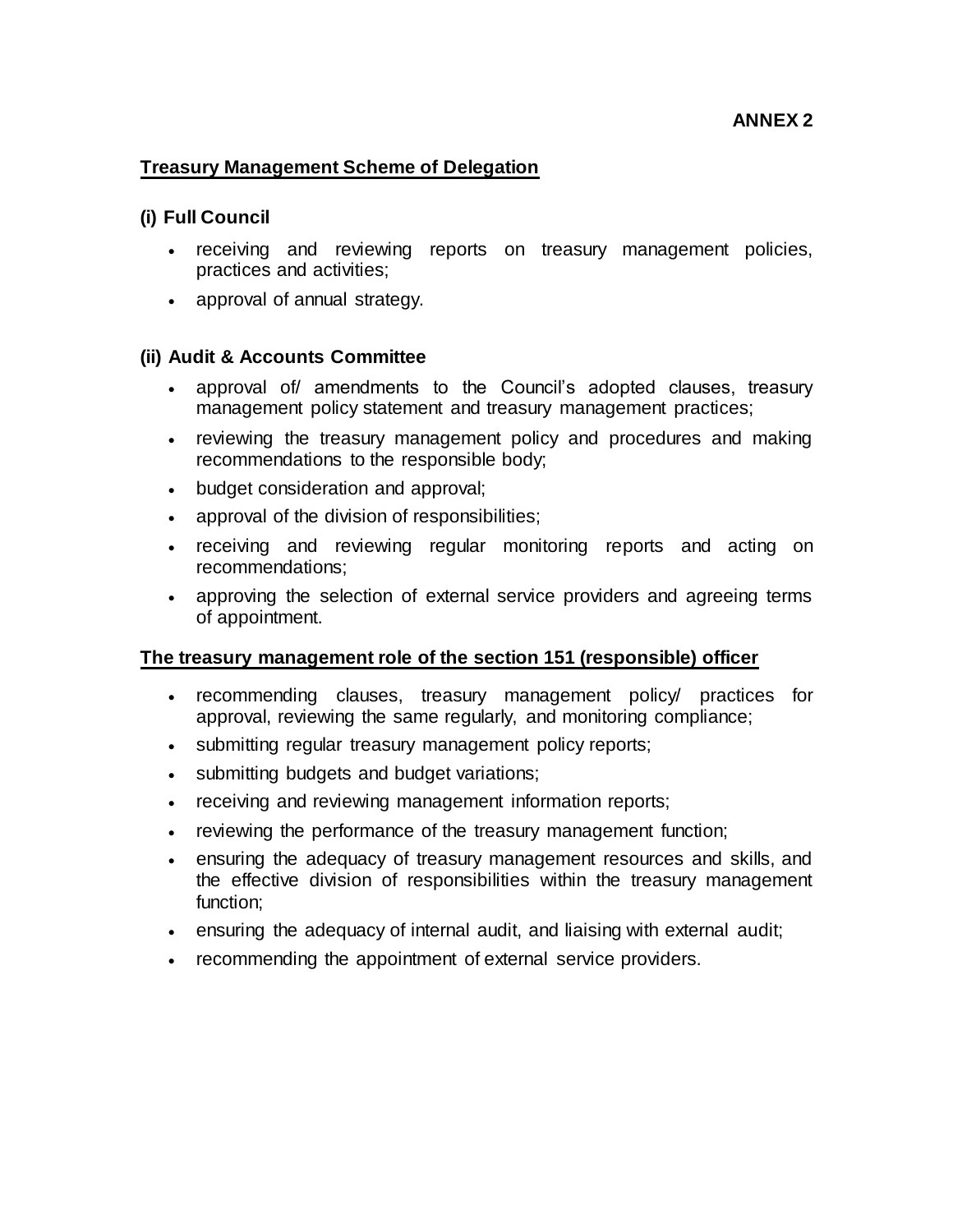#### **Management Practices for Non-Treasury Investments**

This Council recognises that investment in other financial assets and property primarily for financial return, taken for non-treasury management purposes, requires careful investment management. Such activity includes loans supporting service outcomes, investments in subsidiaries, and investment property portfolios.

This Council will ensure that all the Council's investments are covered in the capital strategy, investment strategy or equivalent, and will set out, where relevant, the organisation's risk appetite and specific policies and arrangements for non-treasury investments. It will be recognised that the risk appetite for these activities may differ from that for treasury management.

The Council will maintain a schedule setting out a summary of existing material investments, subsidiaries, joint venture and liabilities including financial guarantees and the organisation's risk exposure.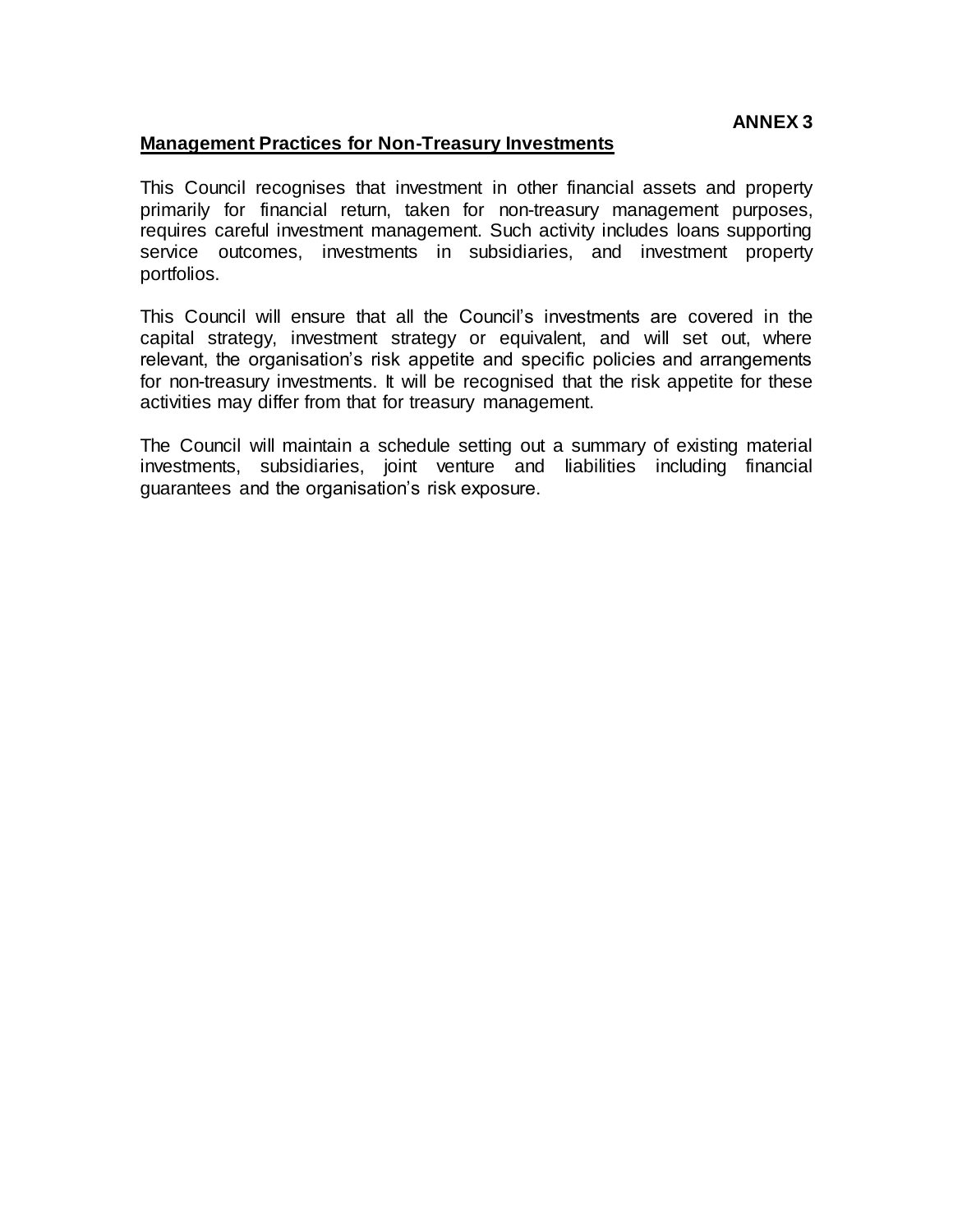# **Specified and Non-Specified Investments**

#### *Specified Investments*

All such investments will be sterling denominated, with maturities up to maximum of 1 year\*, meeting the minimum 'high' quality criteria where applicable.

| <b>Investment Instrument</b>                                                              | Minimum 'High' Credit Criteria                                                                      | <b>Investment Limit**</b>                                                     |
|-------------------------------------------------------------------------------------------|-----------------------------------------------------------------------------------------------------|-------------------------------------------------------------------------------|
| Debt Management Agency                                                                    | n/a                                                                                                 | As per lending limits                                                         |
| Deposit Facility (DMADF)                                                                  |                                                                                                     | Yellow UK                                                                     |
| Term deposits - local<br>authorities                                                      | n/a                                                                                                 | As per lending limits<br>Yellow UK for total LA<br>lending; max £2m per<br>LA |
| Term deposits - housing<br>associations                                                   | n/a                                                                                                 | n/a                                                                           |
| Third Party Loans                                                                         | Decision made on individual basis<br>per Capital Strategy                                           | n/a                                                                           |
| UK Government Gilts and<br><b>Treasury Bills</b>                                          | UK sovereign rating                                                                                 | As per lending limits<br>Yellow UK                                            |
| Certificates of deposits (CDs)<br>or corporate bonds with banks<br>and building societies | Based on Link Creditworthiness<br>analysis. Lowest Band - GREEN<br>Sovereignty Rating -AAA (exc UK) | As per individual /<br>group lending limits                                   |
| Term deposits - banks and<br>building societies                                           | Based on Link Creditworthiness<br>analysis. Lowest Band - GREEN<br>Sovereignty Rating -AAA (exc UK) | As per individual /<br>group lending limits                                   |
| UK (Part-)Nationalised Banks                                                              | <b>Based on Link Creditworthiness</b><br>analysis. Lowest Band - BLUE                               | As per individual /<br>group lending limits                                   |
| UK Instant Access Accounts                                                                | <b>Based on Link Creditworthiness</b><br>analysis. Lowest Band - GREEN                              | As per individual /<br>group lending limits                                   |

*\* If forward deposits are to be made, the forward period plus the deal period should not exceed one year in aggregate* 

*\*\* must conform to both institution and group limits set*

| Collective Investment Schemes structured as Open Ended Investment Companies (OEICs): |                                          |                                                  |                         |
|--------------------------------------------------------------------------------------|------------------------------------------|--------------------------------------------------|-------------------------|
| Investments                                                                          | <b>Minimum Credit</b><br><b>Criteria</b> | Investment Limit/<br>Max. % of total investments | Max. maturity<br>period |
| Money Market Funds<br>(CNAV & LVNAV)                                                 | AAA rated                                | As per individual / group<br>lending limits      | Liauid                  |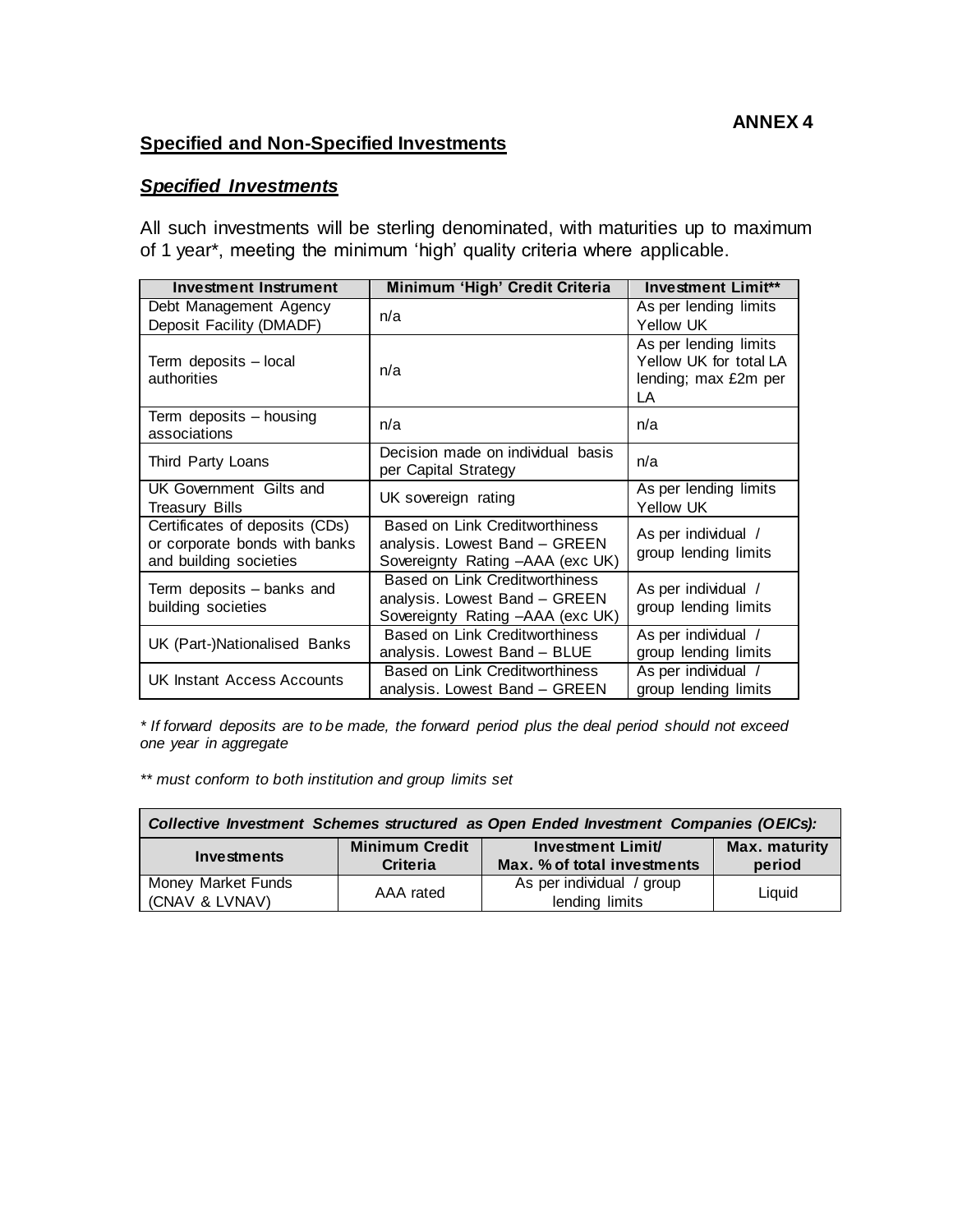# *Non-specified Investments*

Non-specified investment instruments are assumed to take on greater risk and should therefore be subject to greater scrutiny. They include investments that are for a period of more than one year and instruments that the Council has very limited experience and expertise in dealing with. A maximum of £10,000,000 (40% of the projected highest balance) will be held in aggregate in non-specified investments.

| <b>Non-specified Investments</b>                                                                        | <b>Minimum Credit Criteria</b>                                                                   | <b>Investment Limit</b><br>/ Max. % of total<br>investments | <b>Max. maturity period</b> |
|---------------------------------------------------------------------------------------------------------|--------------------------------------------------------------------------------------------------|-------------------------------------------------------------|-----------------------------|
| Term deposits - UK government<br>(maturities in excess of 1 year)                                       | <b>UK Sovereign Rating</b>                                                                       | > 365 day limit                                             | 5 years                     |
| Third Party Loans (maturities in excess<br>of 1 year)                                                   | Decision made on individual<br>basis per Capital Strategy                                        | n/a                                                         | n/a                         |
| Term & Callable deposits - banks and<br>building societies (maturities in excess<br>of 1 year)          | Based on Link<br>Creditworthiness analysis.<br>Lowest Band - PURPLE                              | > 365 day limit                                             | 2 years                     |
| <b>Commercial Paper</b>                                                                                 | Based on Link<br>Creditworthiness analysis.<br>Lowest Band - GREEN<br>Sovereignty Rating AAA/ UK | £3,300,000 (10%<br>of highest<br>balance)                   | 1 year                      |
| UK Government Gilts - all maturities                                                                    | <b>UK Sovereign Rating</b>                                                                       | £3,300,000 (10%<br>of highest<br>balance)                   | 2 years                     |
| Bonds issued by multilateral<br>development banks - all maturities                                      | Long term AAA                                                                                    | £3,300,000 (10%<br>of highest<br>balance)                   | 6 months                    |
| Bonds issued by a financial institution<br>which is guaranteed by the UK<br>government - all maturities | <b>UK Sovereign Rating</b>                                                                       | £3,300,000 (10%<br>of highest<br>balance)                   | 2 years                     |
| Sovereign bond issues (i.e. other than<br>the UK govt) $-$ all maturities                               | Long Term AAA                                                                                    | £3,300,000 (10%<br>of highest<br>balance)                   | 2 years                     |
| Treasury Bills - all maturities                                                                         | <b>UK Sovereign Rating</b>                                                                       | £4,950,000 (15%)<br>of highest<br>balance)                  | 2 years                     |
| Property Funds/ Multi Asset Funds                                                                       | Full due diligence to select<br>appropriate fund                                                 | > 365 day limit                                             | n/a                         |

| Collective Investment Schemes structured as Open Ended Investment Companies (OEICs): |                                          |                                                    |                            |
|--------------------------------------------------------------------------------------|------------------------------------------|----------------------------------------------------|----------------------------|
| Investments                                                                          | <b>Minimum Credit</b><br><b>Criteria</b> | Investment Limit<br>Max. % of total<br>investments | Max.<br>maturity<br>period |
| Government Liquidity Funds -<br>all maturities                                       | AAA rated                                | £4,950,000 (15% of<br>highest balance)             | 2 years                    |
| Enhanced cash funds -<br>all maturities                                              | AAA rated                                | £3,300,000 (10% of<br>highest balance)             | Liquid                     |
| Gilt Funds - all maturities                                                          | <b>UK Sovereign Rating</b>               | £3,300,000 (10% of<br>highest balance)             | 2 years                    |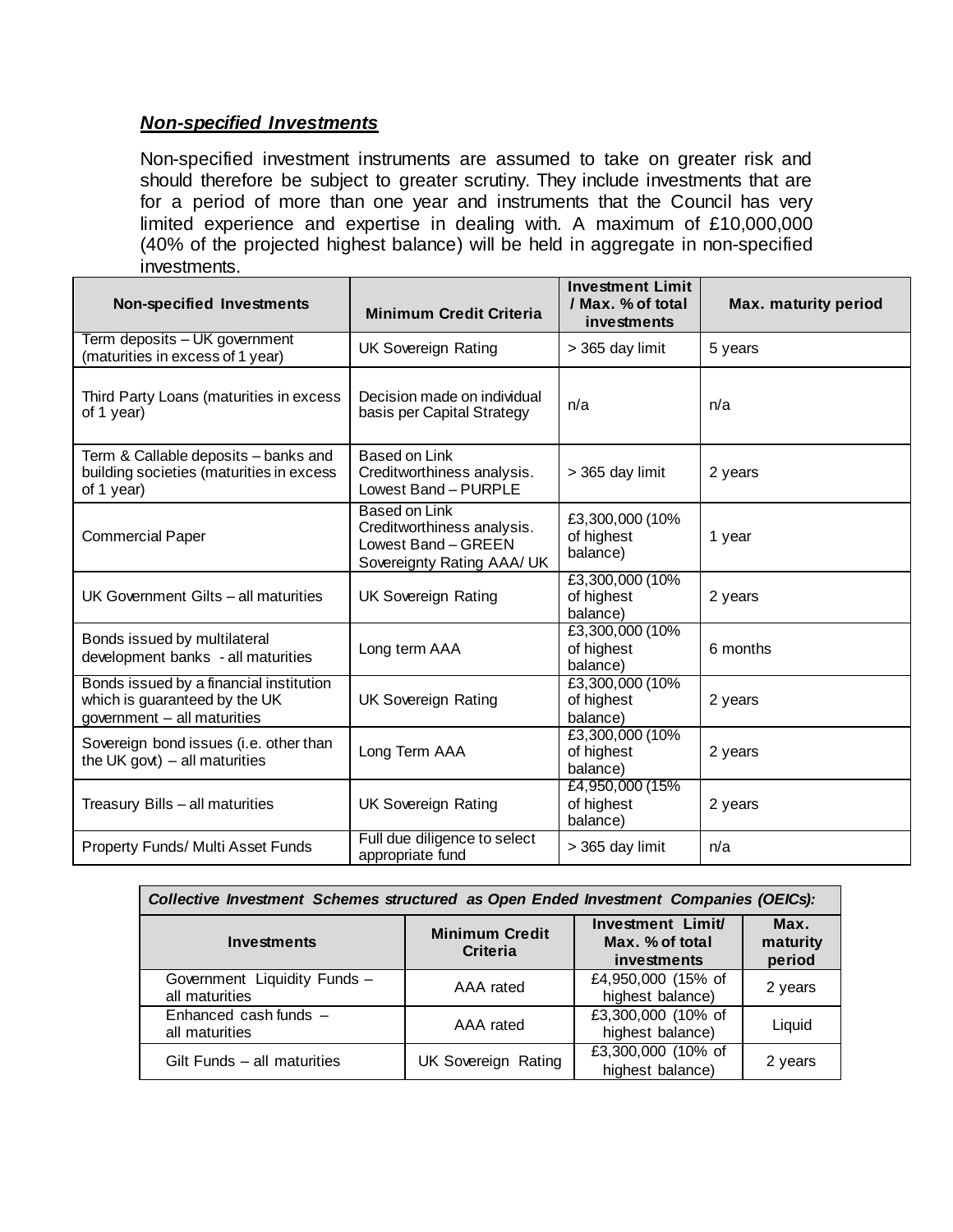#### **Note: 2021 revised CIPFA Treasury Management Code and Prudential Code changes which will impact on future TMSS reports and the risk management framework**

CIPFA published the revised codes on  $20<sup>th</sup>$  December 2021 and has stated that formal adoption is not required until the 2023/24 financial year. This Council has to have regard to these codes of practice when it prepares the Treasury Management Strategy Statement and Annual Investment Strategy, and also related reports during the financial year, which are taken to Full Council for approval*.* 

The revised codes will have the following implications:

- a requirement for the Council to adopt a new debt liability benchmark treasury indicator to support the financing risk management of the capital financing requirement;
- clarify what CIPFA expects a local authority to borrow for and what they do not view as appropriate. This will include the requirement to set a proportionate approach to commercial and service capital investment;
- address ESG issues within the Capital Strategy;
- require implementation of a policy to review commercial property, with a view to divest where appropriate;
- create new Investment Practices to manage risks associated with nontreasury investment (similar to the current Treasury Management Practices);
- ensure that any long term treasury investment is supported by a business model;
- a requirement to effectively manage liquidity and longer term cash flow requirements;
- amendment to TMP1 to address ESG policy within the treasury management risk framework;
- amendment to the knowledge and skills register for individuals involved in the treasury management function - to be proportionate to the size and complexity of the treasury management conducted by each council;